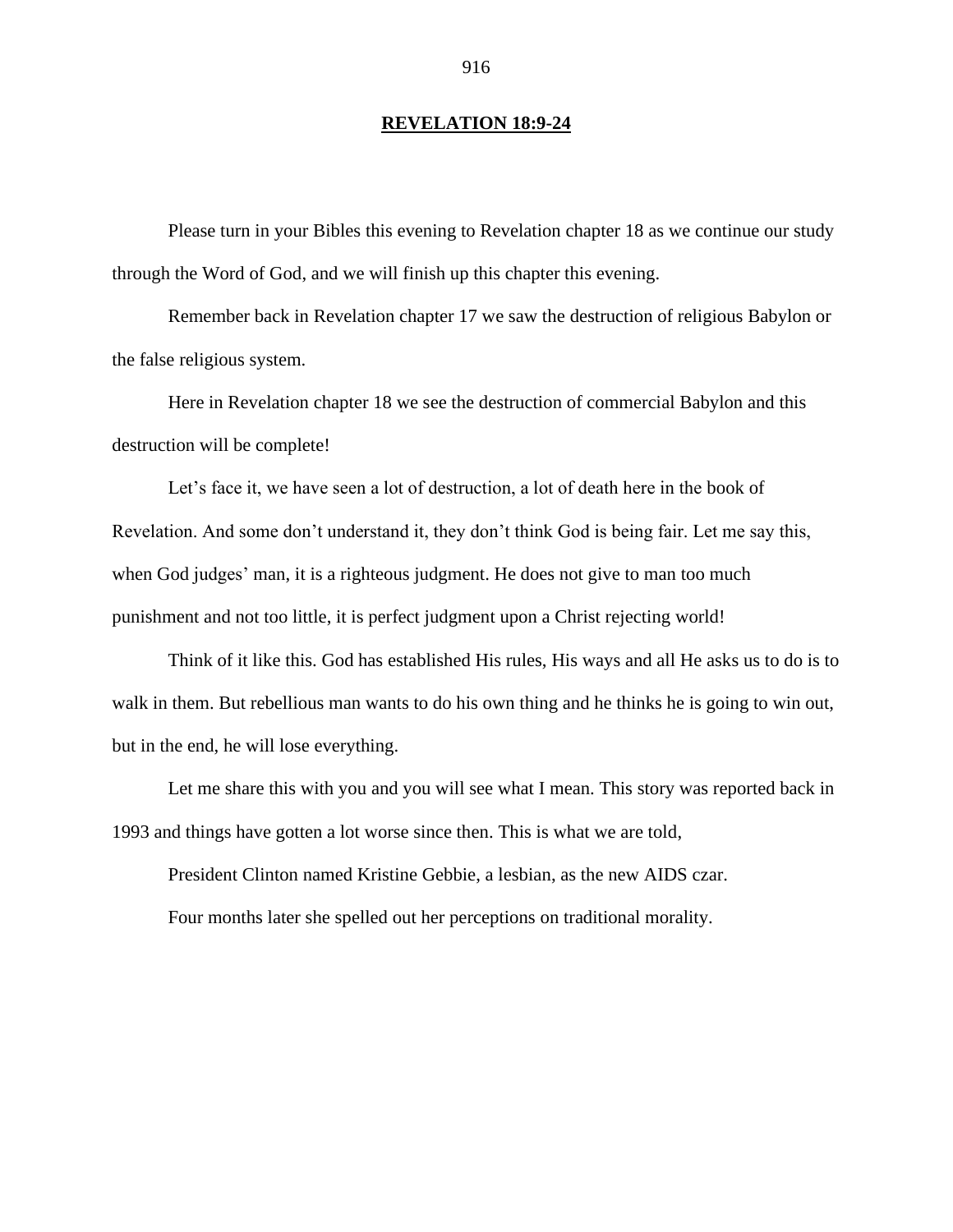She said, "[The United States] needs to view human sexuality as an essentially important and pleasurable thing. [Until it does so], we will continue to be a repressed, Victorian society that misrepresents information, denies homosexual sexuality, particularly in teens, and leaves people abandoned with no place to go. I can help just a little bit in my job, standing on the White House lawn talking about sex with no lightning bolts falling on my head."

- Associated Press, October 29, 1993

I want you to understand that she is mistaken. She is confusing the grace of God with the acceptance of God in her actions or more than likely denying that there is even a God who will judge.

And many do that today. God has not brought judgment upon them and thus, they just go and do their own thing.

And many, when they hear people talking about the judgment of God, they just don't think this is right, that it is fair, they believe God would never judge people for their actions. Again, they are sadly mistaken!

Yes, they may not see this as fair, but the Gospel message has gone forth and they have rejected it, mocked it, ignored it and thus, they are going to stand before God in their own righteousness, which are like filthy rags before a holy and righteous God.

God's grace and mercy will come to an end. Remember what we read back in Genesis 6:3 before the judgment of God fell upon a world that was in rebellion against Him. We are told, **"And the Lord said, 'My Spirit shall not strive with man forever, for he is indeed flesh; yet his days shall be one hundred and twenty years.'"**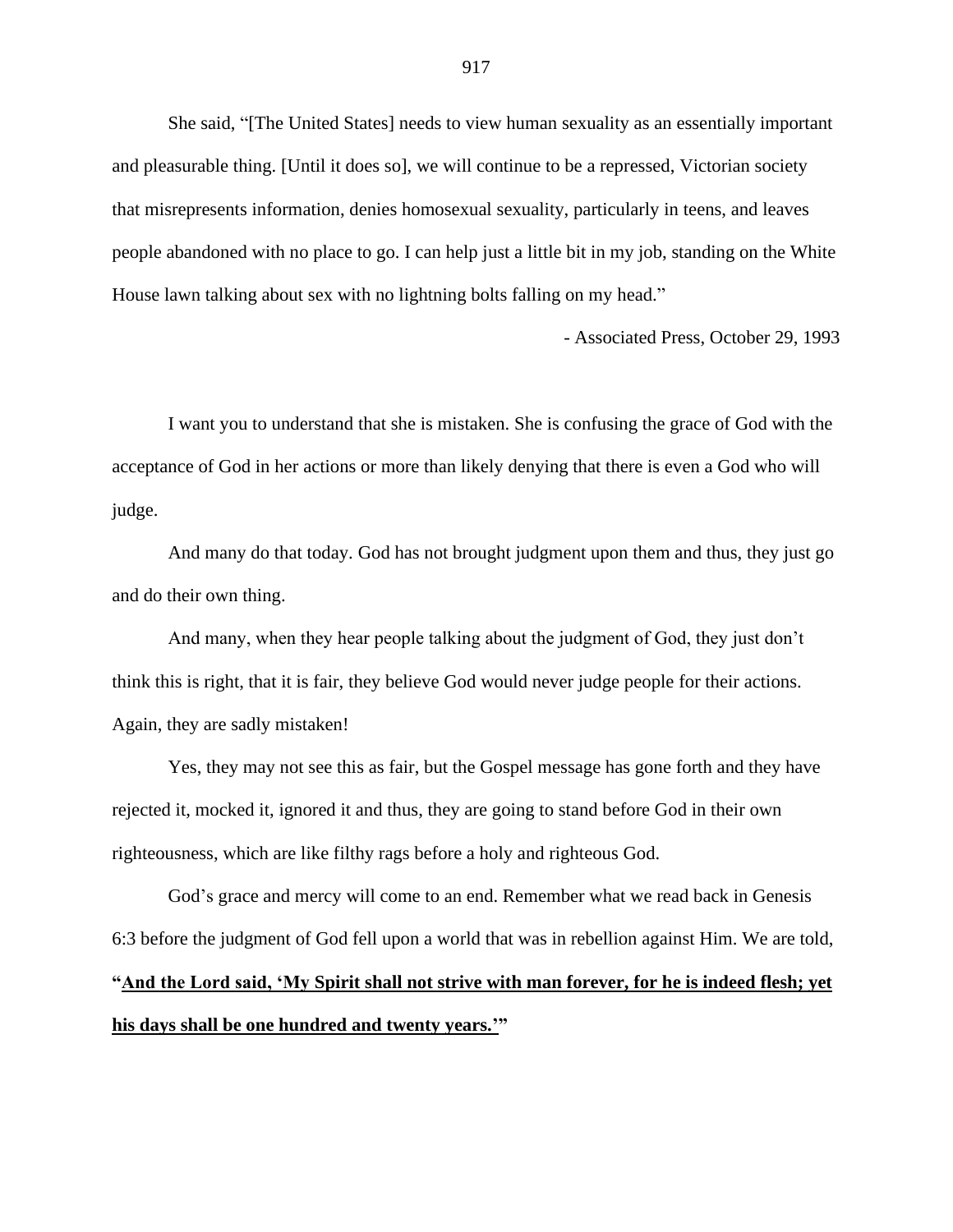I believe judgment is coming just like in the days of Noah, whether people believe it or not!

And, like I have said, our God is so gracious, He is so merciful, that even in the midst of His judgment here in Revelation, we see His grace. In Revelation 14:6-7 we are told, **"Then I saw another angel flying in the midst of heaven, having the everlasting gospel to preach to those who dwell on the earth - to every nation, tribe, tongue, and people - saying with a loud voice, 'Fear God and give glory to Him, for the hour of His judgment has come; and worship Him who made heaven and earth, the sea and springs of water.'"**

In the midst of this rebellion, God sends forth this angel to proclaim the Gospel message one more time until it will be too late, and the final judgments will come forth. Man has one more chance to turn to God, and yet, most of the world will reject Him at this point in the Tribulation Period!

As I have said, the commercial center of the world, Babylon will be destroyed, completely! We saw that in our last study of Revelation chapter 18.

As we continue on here in Revelation chapter 18 we will see how the world will respond to the destruction of Babylon. And this is interesting to me because everything that man has placed their hope in will be destroyed. They refused to look up to God, repent of their sins and receive Jesus into their lives and now they will face the judgment of God.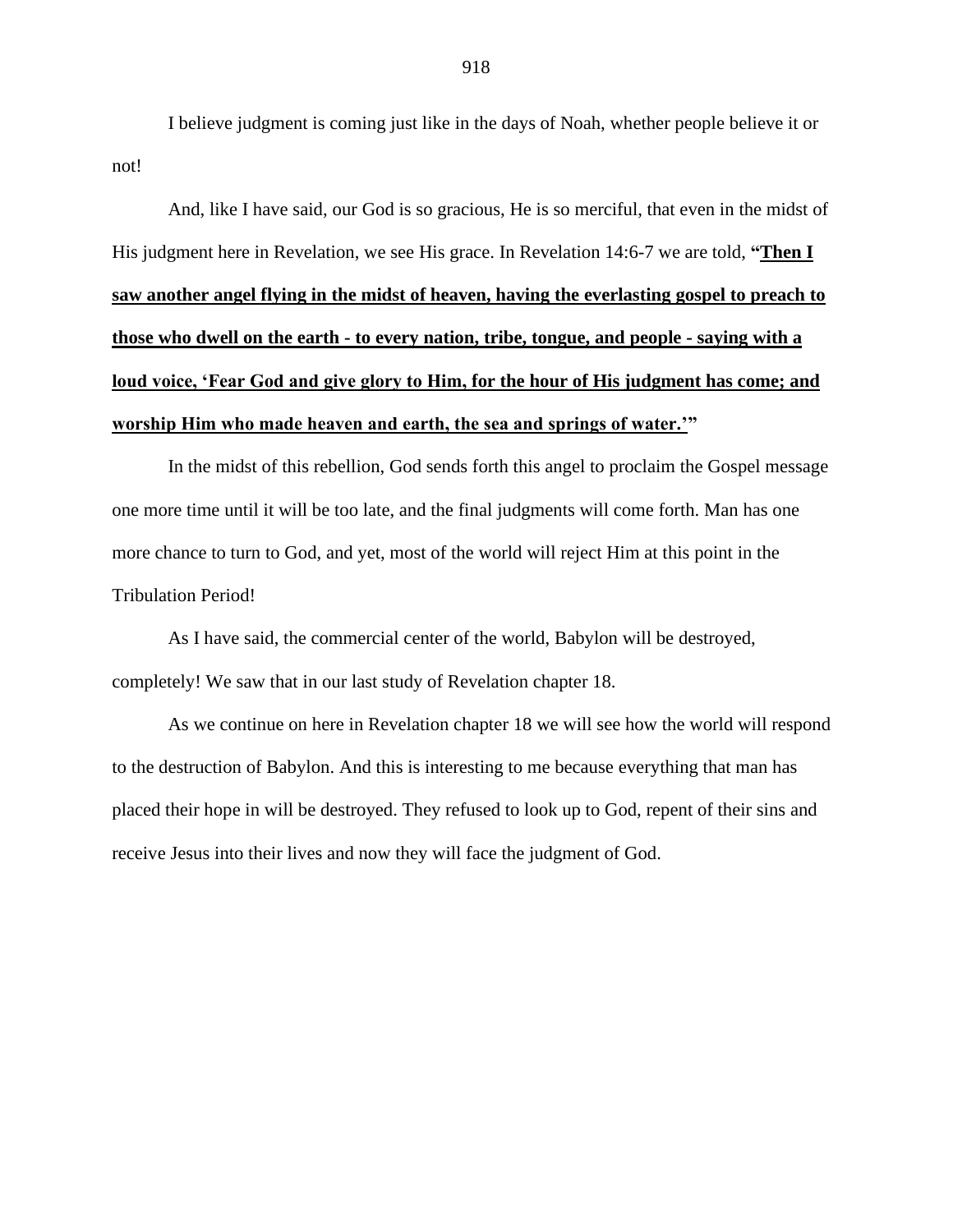One writer gives us this insight and it will lead us into our study this evening. He wrote,

Babylon's doom is certain and cannot be avoided for the Lord God who judges her is strong. No one can frustrate God's plans, or keep Him from accomplishing what He purposes to do.

Job said to God, "I know that You can do all things, and that no purpose of Yours can be thwarted" (Job 42:2).

Despite the "plans [that] are in a man's heart . . . the counsel of the Lord, it will stand" (Prov 19:21). "For the Lord of hosts has planned," declared Isaiah, "and who can frustrate it?

And as for His stretched-out hand, who can turn it back?" (Isa 14:27). A chastened and humbled Nebuchadnezzar affirmed that God "does according to His will in the host of heaven and among the inhabitants of earth; and no one can ward off His hand or say to Him, 'What have You done?'" (Dan 4:35).

God Himself declares that "there is none who can deliver out of My hand; I act and who can reverse it? . . . My purpose will be established, and I will accomplish all My good pleasure" (Isa 43:13; 46:10).

All the power of wicked men and demons will not be enough to deliver Babylon from God's judgment.

- John MacArthur, The MacArthur New Testament Commentary, Revelation 18:9-19

With that as our introduction, let's begin reading in Revelation chapter 18, beginning in verse 9 and let's see what the Lord has for us as we study through His Word.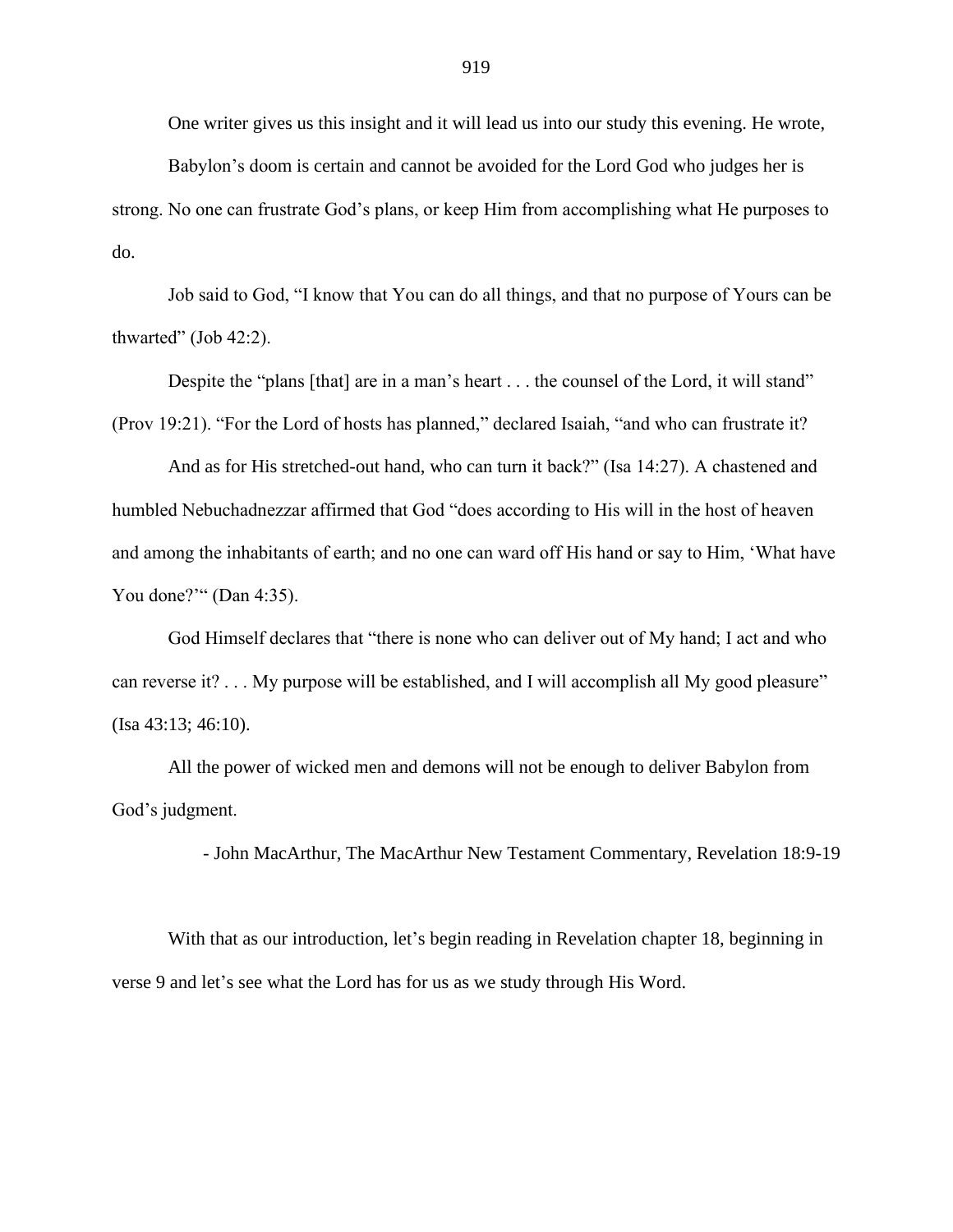### **REVELATION 18**

### VERSES 9-10

What are these people mourning over?

Why are these people mourning?

Because **". . . Babylon is fallen, is fallen . . ."** Revelation 18:2.

Now we may read that and not think much about this. But this shows you the heart of man.

What do I mean by that?

I want you to notice that their mourning is not for the people who were destroyed when this commercial empire came crashing to the ground, but it was for the commercial institution itself.

In other words, it is all about themselves and what they have lost and there is no concern for others.

Does that sound familiar?

It should because it is what Paul said the last days would be like. And yes, we see that today, but it will reach its climax during the Tribulation Period.

In II Timothy 3:1-5 we are told, **"But know this, that in the last days perilous times will come:** *For men will be lovers of themselves***, lovers of money, boasters, proud, blasphemers, disobedient to parents, unthankful, unholy, unloving, unforgiving, slanderers, without self-control, brutal, despisers of good, traitors, headstrong, haughty, lovers of pleasure rather than lovers of God, having a form of godliness but denying its power. And from such people turn away!"**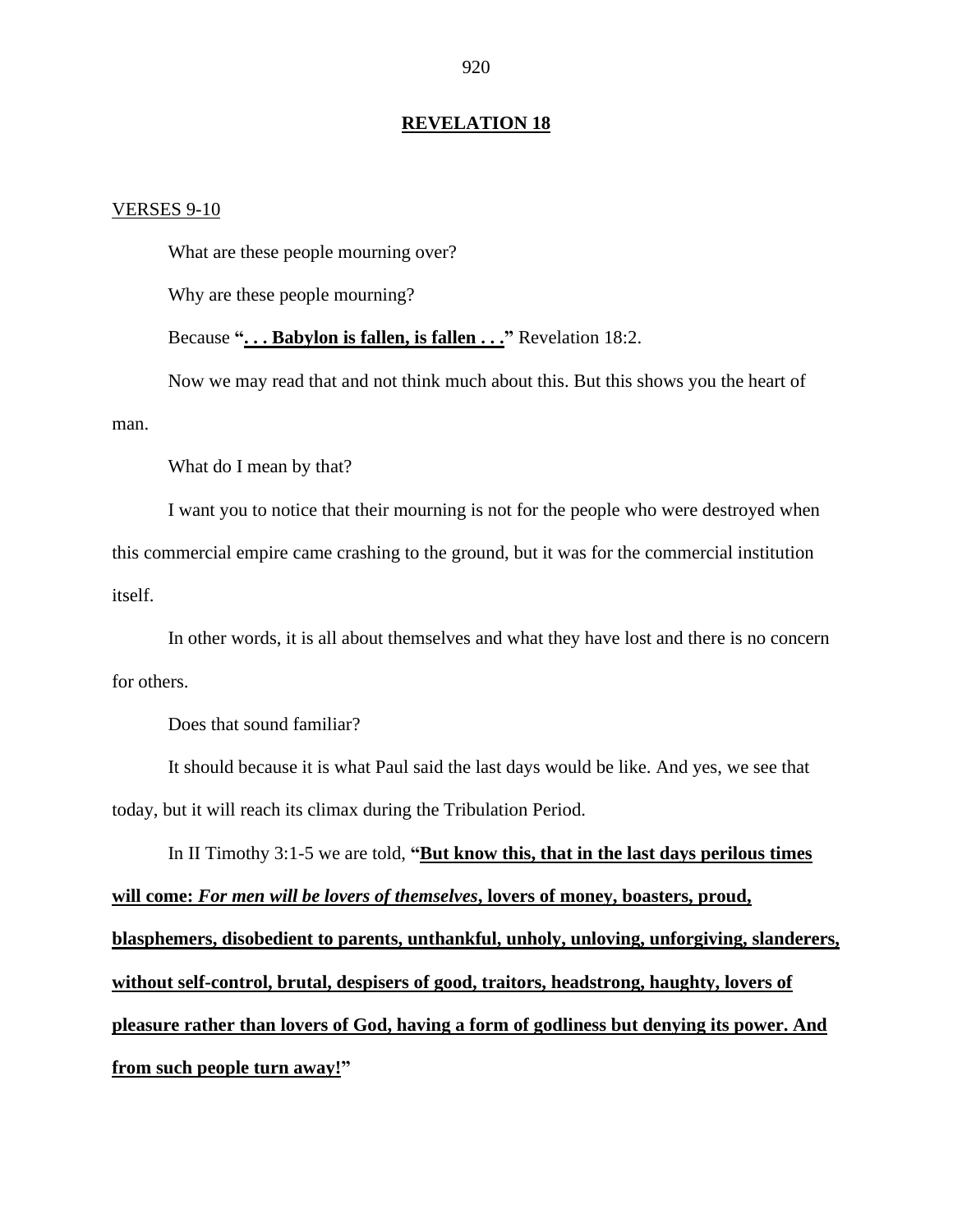So notice the main characteristic of the last days or the days we are living in and on into the Tribulation Period – *MEN WILL BE LOVERS OF THEMSELVES!*

It is out of that selfishness that we see some 19 general characteristics of man, a time of social disintegration, the wickedness of man's heart manifested in his actions.

Paul calls them **"perilous times"** or times of stress because the evil of man is rampant!

One writer put it like this regarding this word, "The word was used in classical Greek both of dangerous wild animals and of the raging sea. Its only other New Testament occurrence is in the story of the two Gadarene demoniacs who were as savage and untamed as wild beasts and whom Matthew describes as 'so *fierce* that no one could pass that way' (Matthew 8:28)." (Stott)

And Calvin put it like this, "But readers should note that *lovers of themselves*, which comes first, can be regarded as the source from which all the others that follow spring."

Now why did they mourn the destruction of commercial Babylon and not for the people?

Because they were more interested in themselves and what the loss of this commercial empire meant to them – they would lose everything. You see, the kings of the earth see this destruction and the fall of this empire, and they lament for her.

And this is not a silent cry, but a loud wailing because, once again their wealth, their lifestyles, their toys, their material things, the things of this world are going up in smoke!

And I see this happening in America today. We have moved away from God and have developed our own religious ideas and that is never good.

Let me share with you this article that was published online back on March 10, 2021.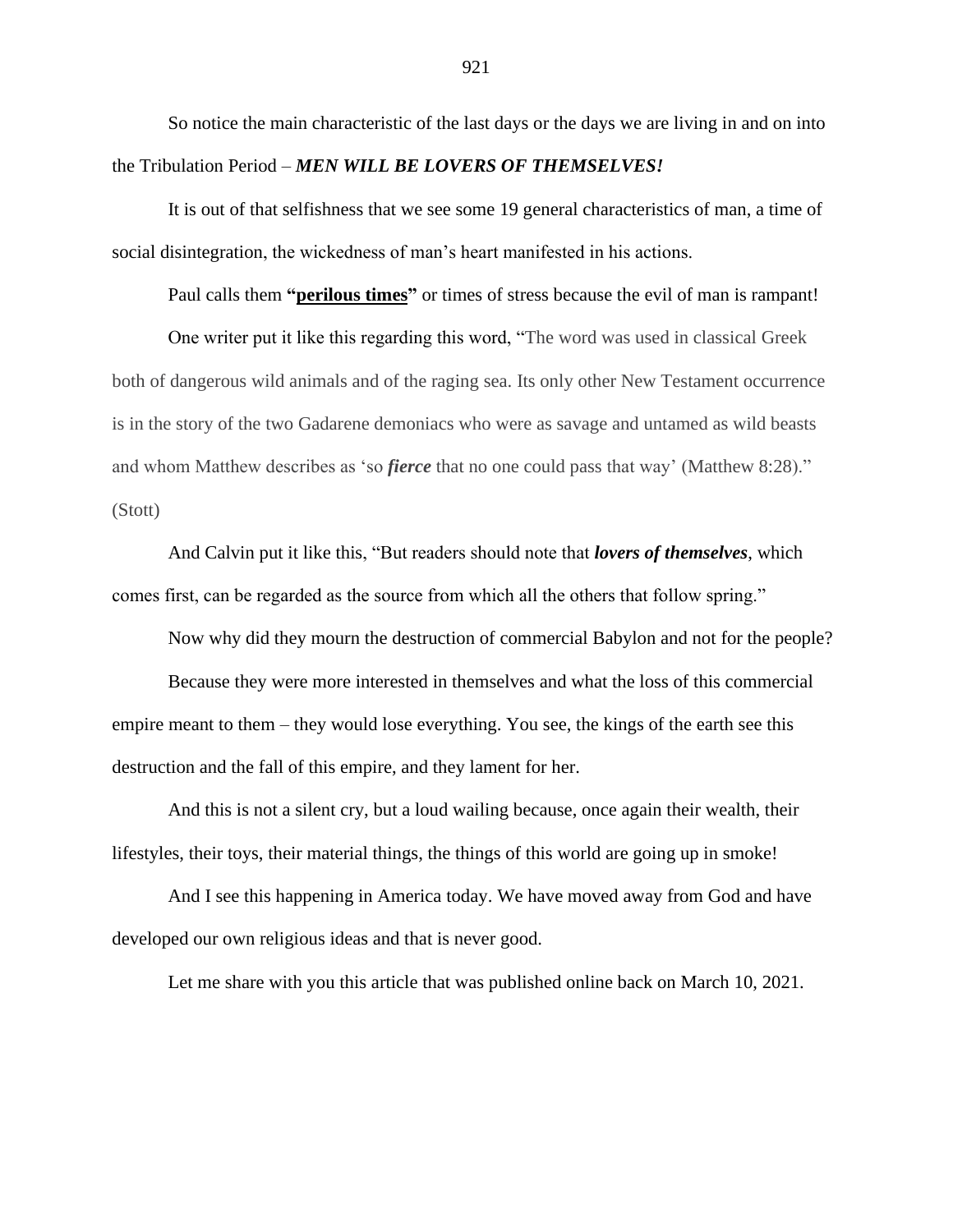We are told,

The United States had long been a holdout among Western democracies, uniquely and perhaps even suspiciously devout.

From 1937 to 1998, church membership remained relatively constant, hovering at about 70 percent. Then something happened. Over the past two decades, that number has dropped to less than 50 percent, the sharpest recorded decline in American history. Meanwhile, the "nones" - atheists, agnostics, and those claiming no religion – have grown rapidly and today represent a quarter of the population. . . .

The notion that all deeply felt conviction is sublimated religion is not new.

Abraham Kuyper, a theologian who served as the prime minister of the Netherlands at the dawn of the 20th century, when the nation was in the early throes of secularization, argued that all strongly held ideologies were effectively faith-based, and that no human being could survive long without some ultimate loyalty. *If that loyalty didn't derive from traditional religion, it would find expression through secular commitments, such as nationalism, socialism, or liberalism.* The political theorist Samuel Goldman calls this "the law of the conservation of religion": In any given society, there is a relatively constant and finite supply of religious conviction. What varies is how and where it is expressed. . . .

*Without Christianity, Americans no longer have a common culture upon which to fall back.*

No wonder the newly ascendant American ideologies, having to fill the vacuum where religion once was, are so divisive. They are meant to be divisive.

On the left, the "woke" take religious notions such as original sin, atonement, ritual, and excommunication and repurpose them for secular ends.

922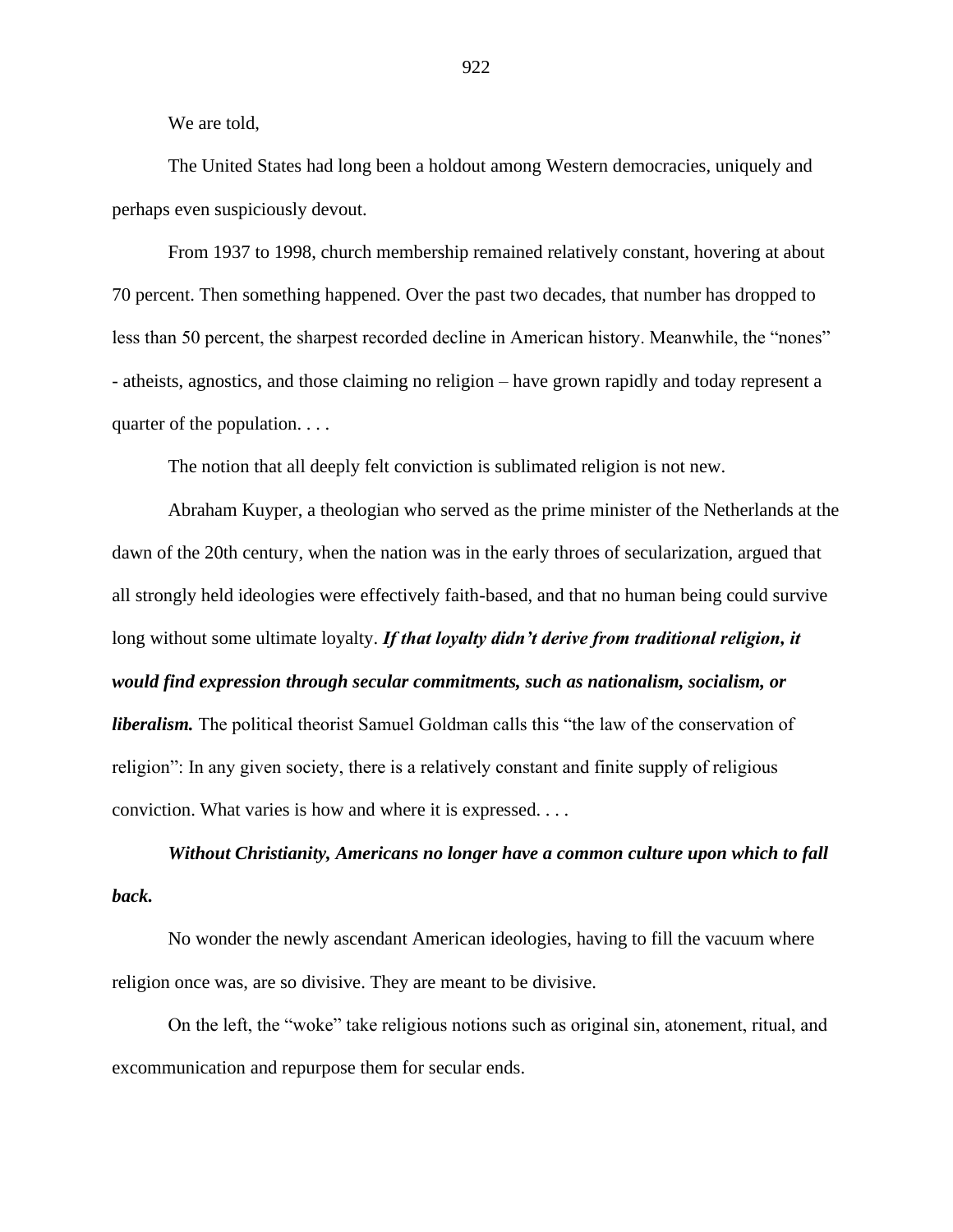Adherents of wokeism see themselves as challenging the long-dominant narrative that emphasized the exceptionalism of the nation's founding.

Whereas religion sees the promised land as being above, in God's kingdom, the utopian left sees it as being ahead, in the realization of a just society here on Earth.

After Supreme Court Justice Ruth Bader Ginsburg died in September, droves of mourners gathered outside the Supreme Court - some kneeling, some holding candles - as though they were at the Western Wall.

- bit.ly/35rXUUX

There is nothing wrong with being patriotic but be careful that you don't lose sight of the mission you are on in Christ. We are not here to save our nation because this is not our home. Our citizenship is in heaven. We are to save people out of this kingdom of darkness and bring them into the Kingdom of Light in Christ!

But the church has lost its focus and has become secular in her actions and is not fulfilling the great commission that the Lord has given us.

Let me give you an example to show you how this plays out today looking at this from another aspect. And if you want to get mad at me you can send your letters and e-mails to Steve! Just kidding.

But if you are mad I what I am going to share with you I would ask you to think about why you are so mad.

When you see these commercials for rescuing animals that are being abused, for wildlife that are being shot and killed for their tusks for example, are you mad? Are you angry at what is happening?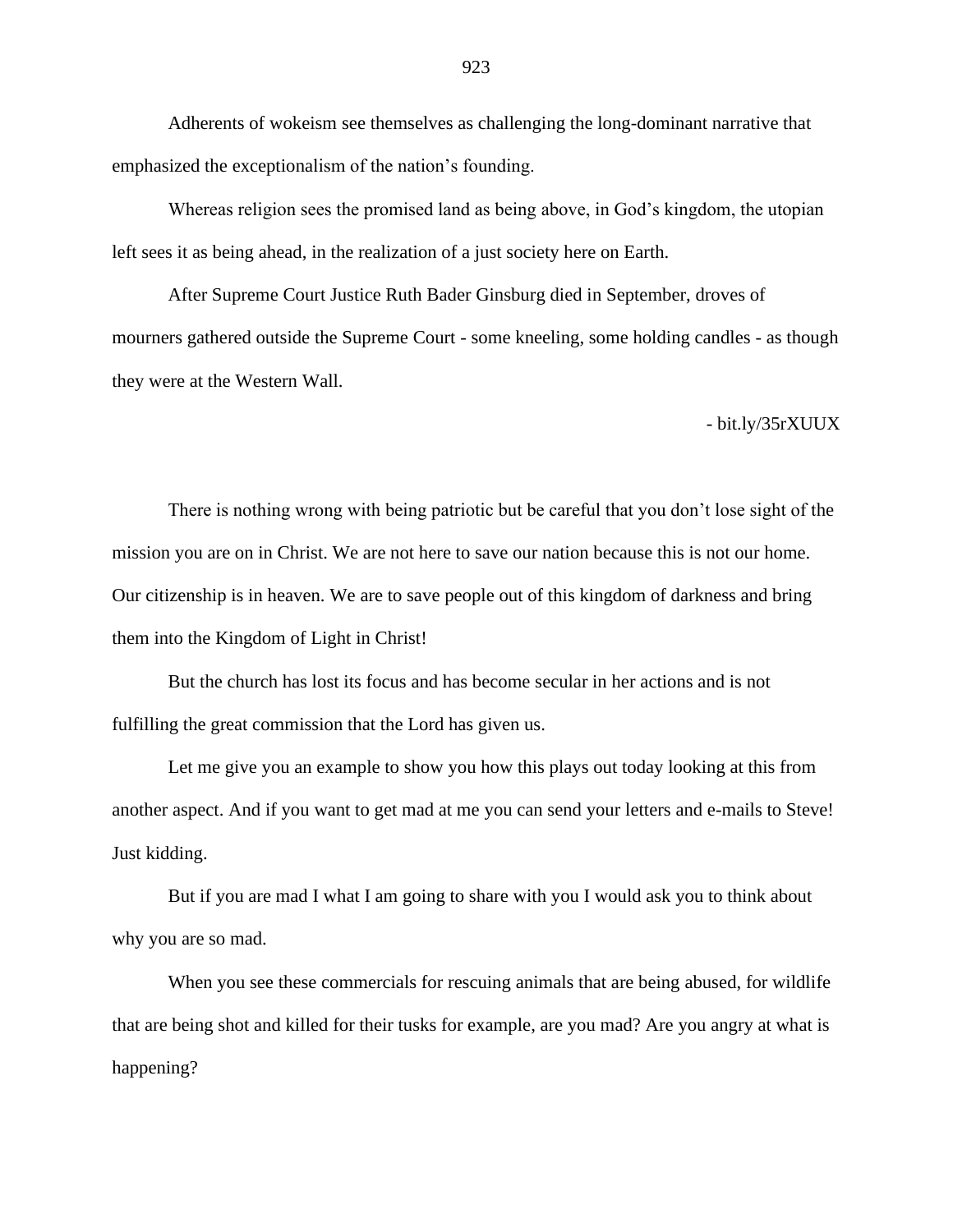Now I am for animals, I don't believe we should treat them cruelly. So please don't jump to that conclusion. We are to care for them.

What I do find interesting is that many of these same people that weep and do all they can to save animals, when it comes to abortion, they are for it. They see no problem with aborting a piece of tissue! Let me be clear on this, it is not a piece of tissue.

In fact, as soon as the egg and sperm come together all the genetic information for life are in that cell. Nothing more is needed except growth. God has knit us together!

And yet, many don't even blink an eye when it comes to aborting children in the womb, but they will fight for the life of an animal!

I once saw this car that had these bumper stickers. And you tell me if they are messed up. Here is what these two bumper stickers said, on the same car!

### *SAVE THE WHALES!*

### *PRO-CHOICE!*

Now you may be wondering why I think that aborting a child is selfish. I will tell you. It takes work to raise children, right? Of course it does!

Before my wife and I had children it was all about us. But once we had one child and then two, it was never about us, but it was about them. And that is the way that God designed it, we are to train up our children.

But if you don't want to take the time to do that, then abortion is the selfish way out. Sorry, but it is true.

Now we may be feeling pretty good about ourselves at this point. *"Hey, I am a Christian and I am for life not abortion!"*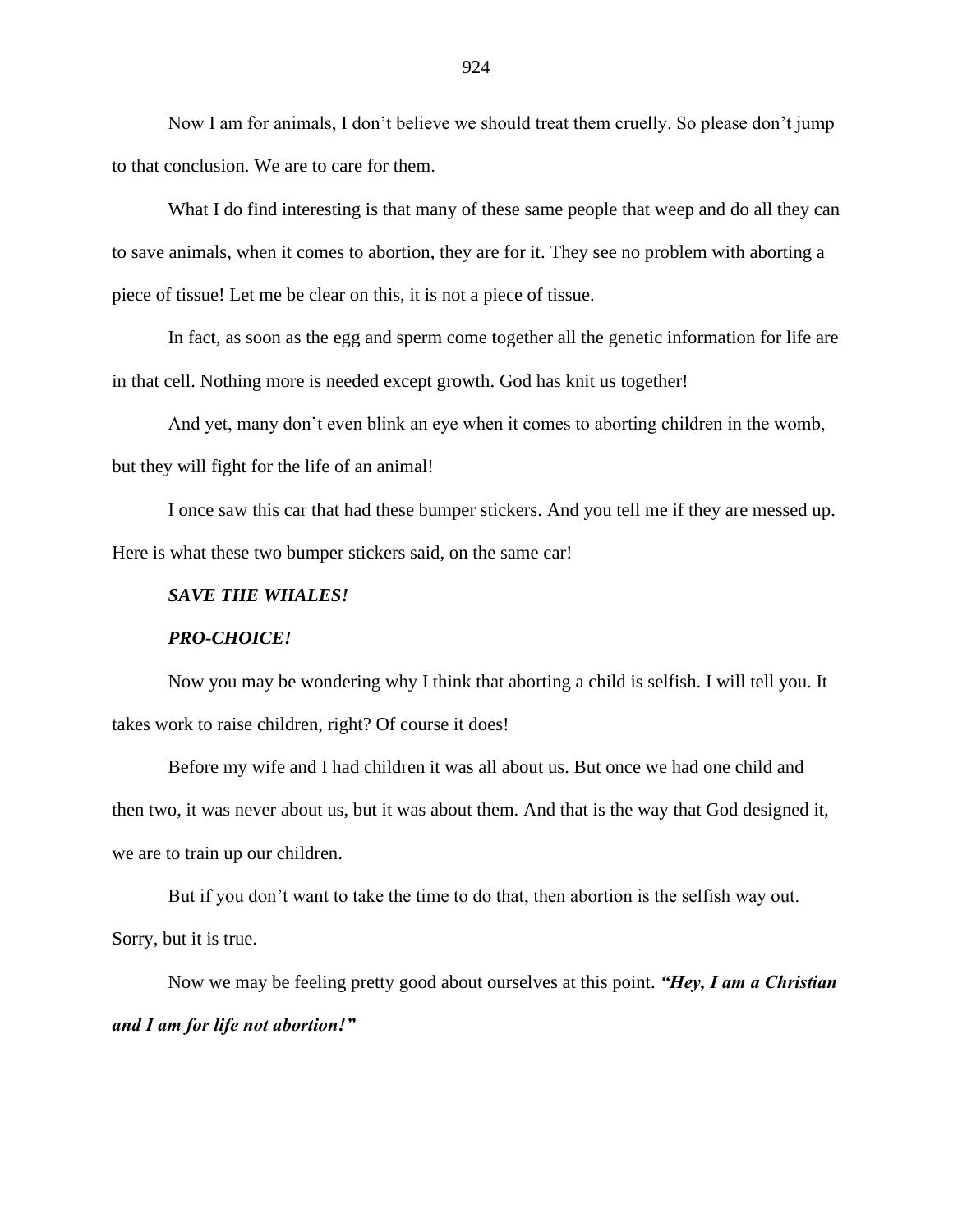That is great, but before you are too hard on them, do you get mad because of a traffic backup due to an accident?

You see, if you do then you are more concerned about yourself, what you are missing out on than the people who were involved in this accident.

Here's the thing, when you are more concerned for material things than you are for people then your heart is not right with God!

These kings, these leaders who were living **"luxuriously with her"** are weeping and crying for all that they are losing out on and not concerned about all the people who lost their lives in the destruction of Babylon!

And notice how fast their destruction is. In one hour!

It is only in our recent past that we have developed the ability to destroy a city in 1 hour, within the last 80 years or so.

But, with the introduction of the Atomic Bomb, within minutes, a city can be destroyed!

In fact, we even have what is called a Neutron Bomb that kills people and leaves the buildings standing.

Why do we need a bomb like that?

Well, after the attack you can go in and use the buildings that your enemy built. Talk about the mindset of materialism and the worthlessness of life!

Why are they standing at a distance watching this?

Could it be that this city is destroyed by an Atomic Bomb?

It could be.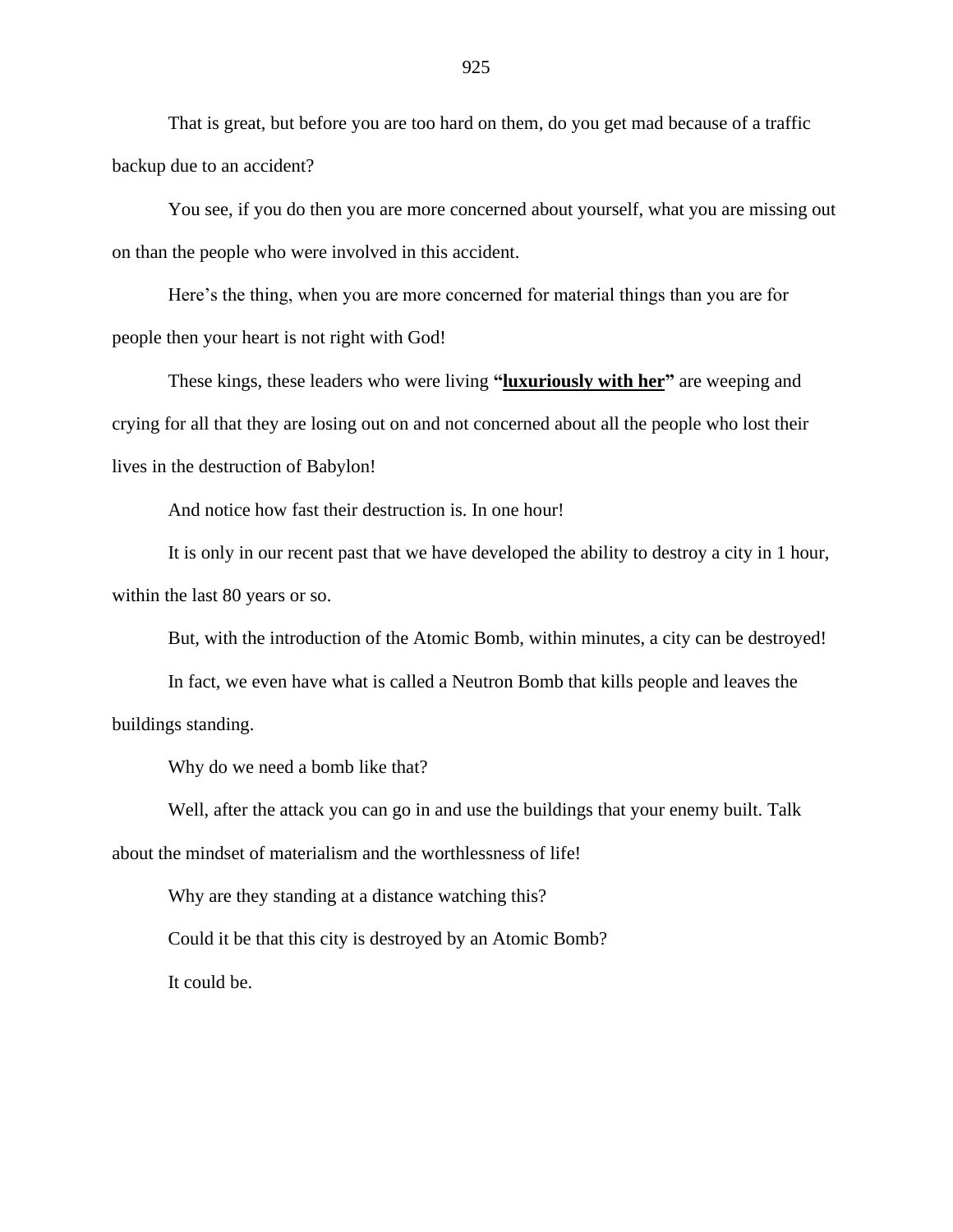But I do see this a little differently. I believe it is God that is going to destroy Babylon and not any human or man-made device. And as God brings down Babylon the people do not want to get close, just as when God destroyed Sodom and Gomorrah as Lot watched from a distance.

As we read on we will get more insight into why they are weeping and what they are buying and selling.

### **VERSES 11-19**

Why are they weeping and mourning?

Again, not for the lives that were lost but because of the toys they have lost and the money they are losing because they can no longer sell their products, no one is buying them anymore!

Listen again to what Revelation 18:11 says, **"And the merchants of the earth will weep and mourn over her, for no one buys their merchandise anymore."**

These earth dwellers are past the point of no return, they have received the Antichrist and Satan himself and thus, they can't be saved! And when you look at their actions, what they are mourning over, you can see their hearts are not upon others but upon themselves!

Man can be pretty bold, pretty arrogant until all they are putting their trust in is taken away and that is what we see here.

Now I want you to notice how John describes this commercial empire. He is describing it through the eyes of man or how man sees it.

And, of course, he sees it as great, as beautiful, wealthy.

In fact, John lists some 28 items of luxury in these verses.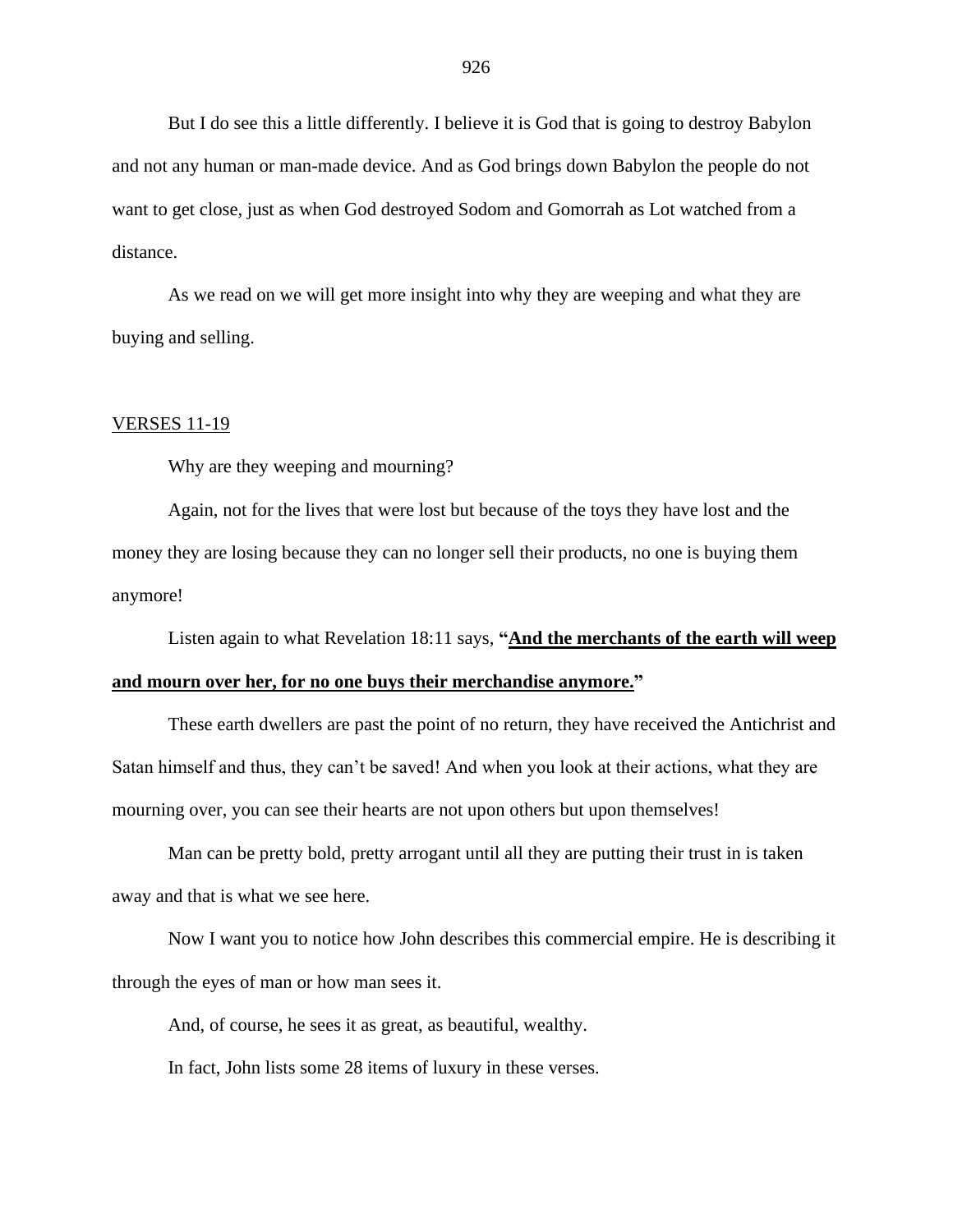We see gold, silver, precious stones and-so-on.

Now I know that there are some who would like to spiritualize this and not make it a literal Babylon or a literal commercial center that is destroyed.

But as you read this it would make no sense to spiritualize this. I think the Scriptures are very clear that this is a literal commercial empire that will be destroyed.

Not only are these merchants not weeping for the lost lives, but these merchants are not weeping for their sins or for the city, but for themselves: they have lost valuable customers and money!

Again, it is interesting to see how people respond when God takes away people's luxuries and wealth!

And here is the key. These are luxuries, things that they don't necessarily need and yet they are weeping. Think about all the people living during this time that don't have the basic necessities of life and yet, these merchants really don't care because it is all about them!

Don't think we are much better. Materialism is a big part of the American society today!

Let me show you what I mean, and I think you already know this. We are told,

Simply put, materialism is the importance one places on material possessions. These possessions could be anything, such as clothes, shoes, handbags, cars, electronic equipment, and gadgets. One's home also counts as a material possession, even though everyone needs a place to live. Materialistic people don't view a home as simply a place that they dwell in for shelter but a place that reflects their social status in some way.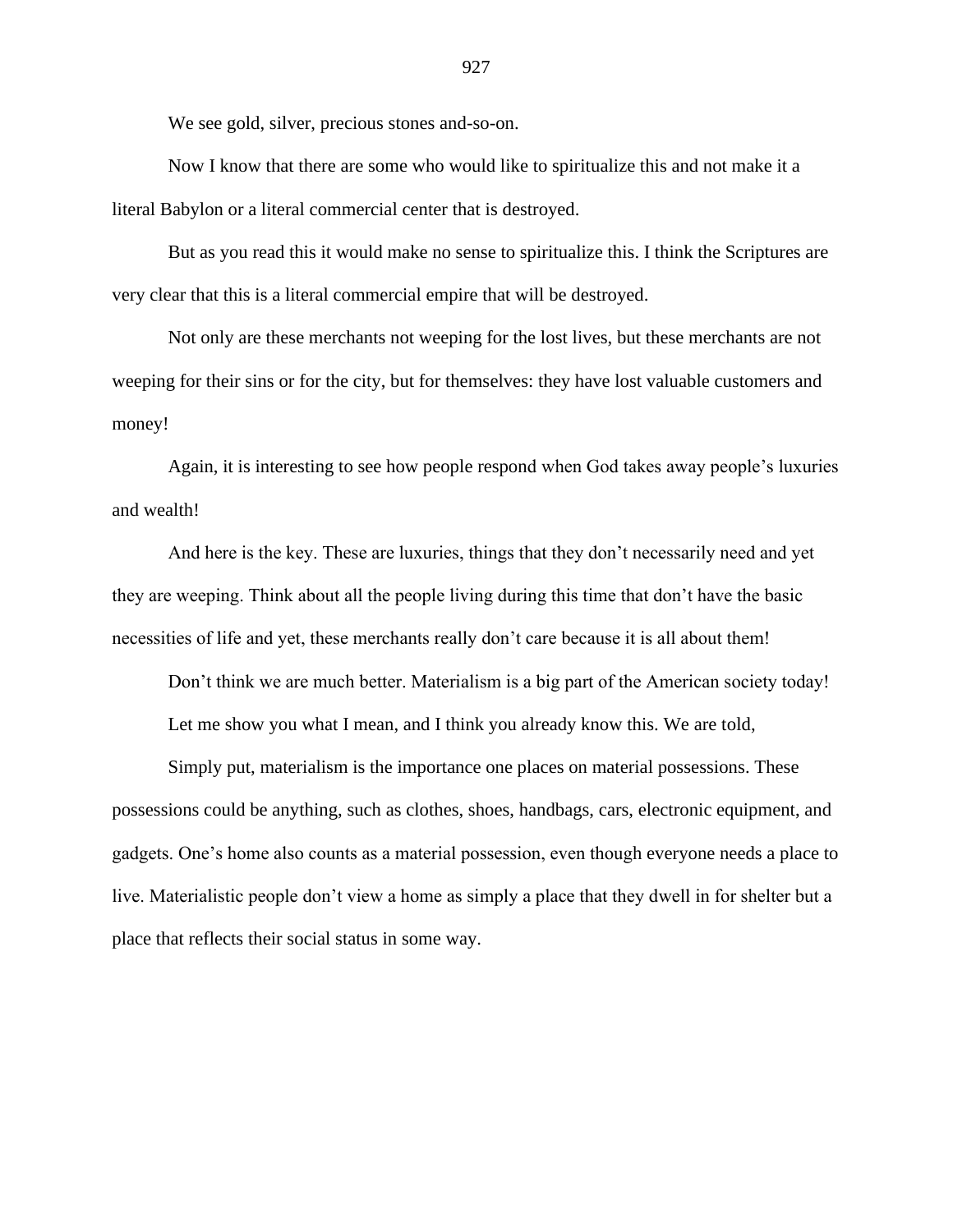Someone with a high level of materialism, described as "materialistic," considers material possessions to be central to their life and their identity. They focus a good deal of their energy on acquiring possessions. Someone with a low level of materialism described as "nonmaterialistic," or "not materialistic," does not consider acquiring possessions to be particularly important, although they vary in the extent to which they acquire material possessions in order to meet other objectives, such as social acceptance.

In the United States, materialism is as American as apple pie and football. It is in many ways a national pastime. The Thanksgiving holiday has largely been overshadowed by Black Friday sales and many department stores even hold sales on Thanksgiving itself, spawning the phrase Brown Thursday. In short, a day that was supposed to focus on gratitude, family and, yes, football, to an extent, is now largely centered on department store sales.

Materialism has spawned other terms such as "keeping up with the Joneses" and "conspicuous consumption." When the pursuit of material things impacts one's quality of life, it is sometimes called a shopping addiction (although "shopping addiction" is not an official psychiatric diagnosis like gambling addiction).

It's difficult not to be materialistic in a culture where shopping is virtually a competitive sport and where children are ostracized if they're not wearing the right gym shoes or brand name clothes.

- https://bit.ly/3GqjbeM

Again, like here in Revelation, we are looking at luxuries and not necessities to live by, but things that will please us and when those are taken away from us, we are not happy! Something to think about.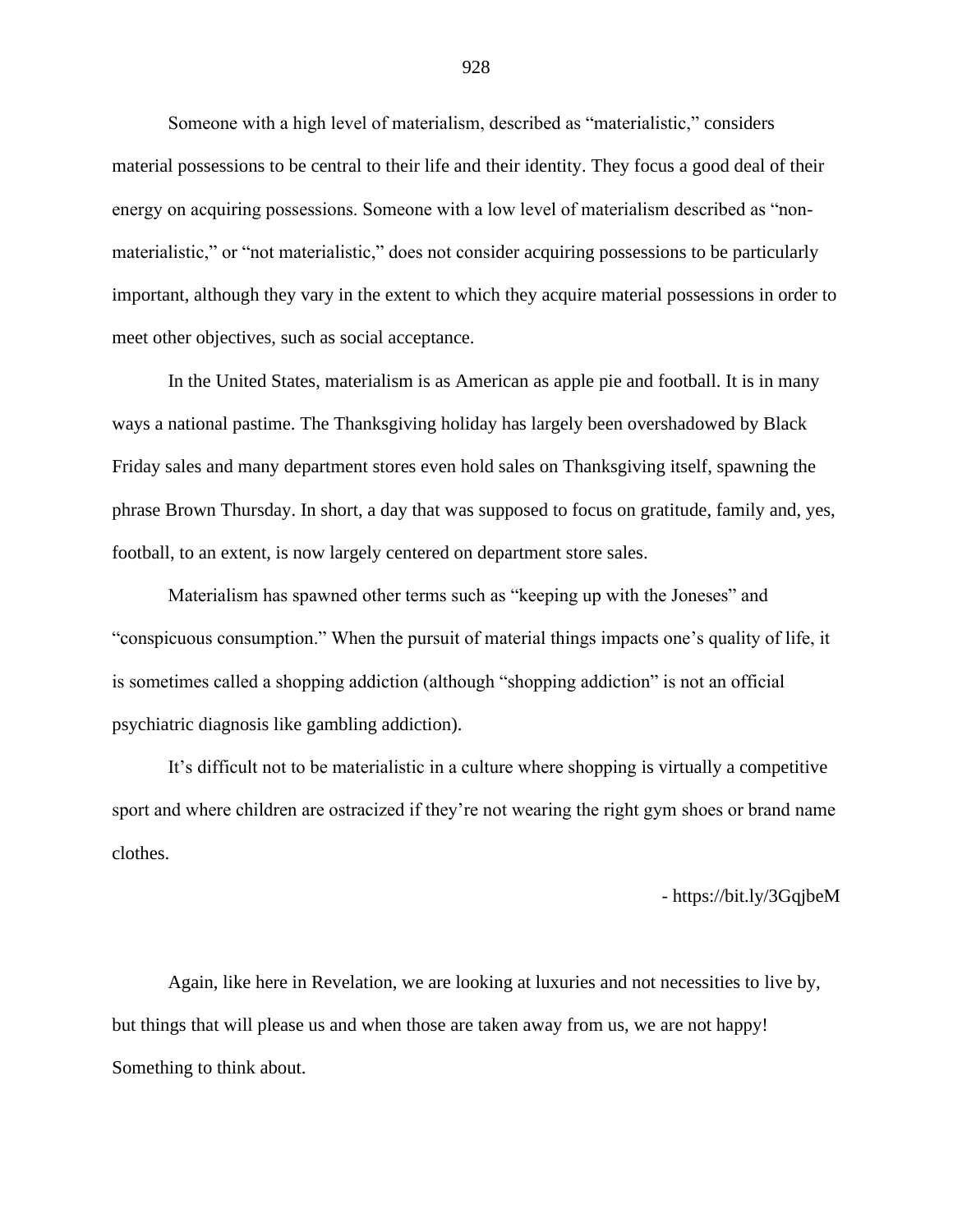We are told in Proverbs 11:4, **"Riches do not profit in the day of wrath, But righteousness delivers from death."**

And James gives us this warning in James 5:1-3, **"Come now, you rich, weep and howl for your miseries that are coming upon you! Your riches are corrupted, and your garments are moth-eaten. Your gold and silver are corroded, and their corrosion will be a witness against you and will eat your flesh like fire. You have heaped up treasure in the last days."**

Let me paraphrase what James is saying here. *"To you rich and godless people, you need to weep and howl now because of what is coming for you, the judgment of God in Hell someday. And thus, while there is time, while you are still alive on this earth, you still have time to repent and receive Christ!"*

In other words, don't depend on your wealth, your resources but be totally dependent upon God and His resources!

It is the opposite of what the world believes, and that philosophy of the world is creeping into the church, don't let it get in.

Jesus made this powerful point in Matthew 16:26, **"For what profit is it to a man if he gains the whole world, and loses his own soul? Or what will a man give in exchange for his soul?"**

Think about that one for a minute. You can be the wealthiest man in the world and not know Christ and the reality is, you are the poorest man in the world. You can't take your wealth with you, but you can use it to bring glory to God and build up His Kingdom, bring the Gospel message to the lost.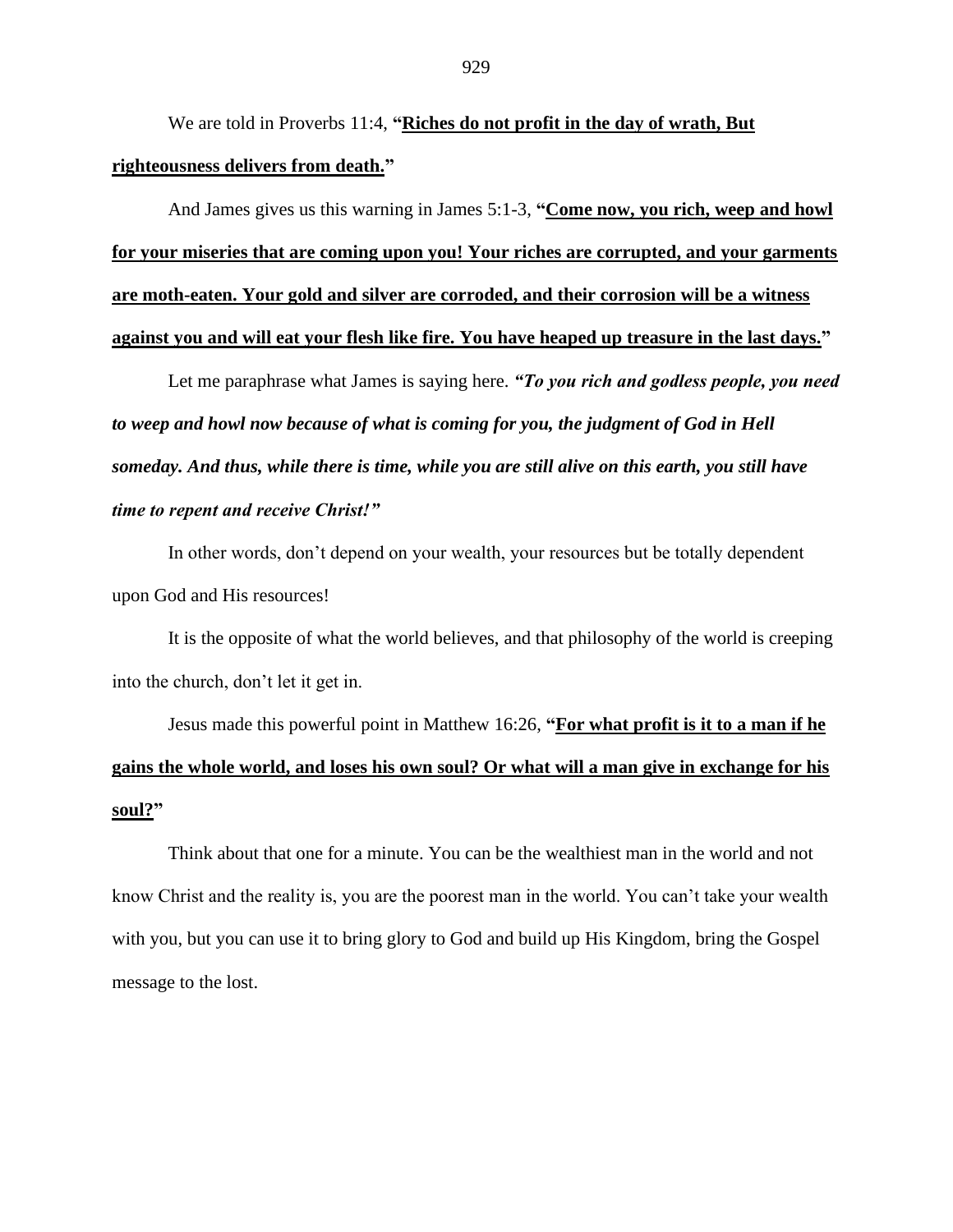And you can have all those riches for 60, 70, 80 years or maybe even just a little bit longer, but in the end, once you die, they are gone from your life and apart from Christ, you will have an eternity to think about what you lost, what you gave away to gain just a little bit more money or whatever!

And here in Revelation we see this picture of how unbridled materialism will dominate and control the people of the world just prior to God destroying the capital city of the world's government.

Now as we look at these verses let's view them as a department store and the products that they sell. Let me show you what I mean.

In Revelation 18:12 we see this can be speaking of the first floor, jewelry.

Then you can move to the second floor, again in Revelation 18:12 as we move to the clothing department.

The third floor, again in Revelation 18:12 we come to home furnishings.

As you move to the fourth floor, in Revelation 18:13 you come to cosmetics.

Then on the fifth floor, again in Revelation 18:13 we find the food court.

On the sixth floor, here again in Revelation 18:13 we see these horses and chariots and we can call this the automotive section. Sorry, but it does fit!

And lastly, from Revelation 18:13 we see the souls of men, which is found in the basement, you might call it the adult bookstore.

One writer summed it up like this as he wrote, *"Please note not one of the* 

*aforementioned deals with life's necessities. They're all luxuries. Babylon specializes in materialism gone mad."* (Jon Courson)

I would have to agree! These are all luxuries, not necessities!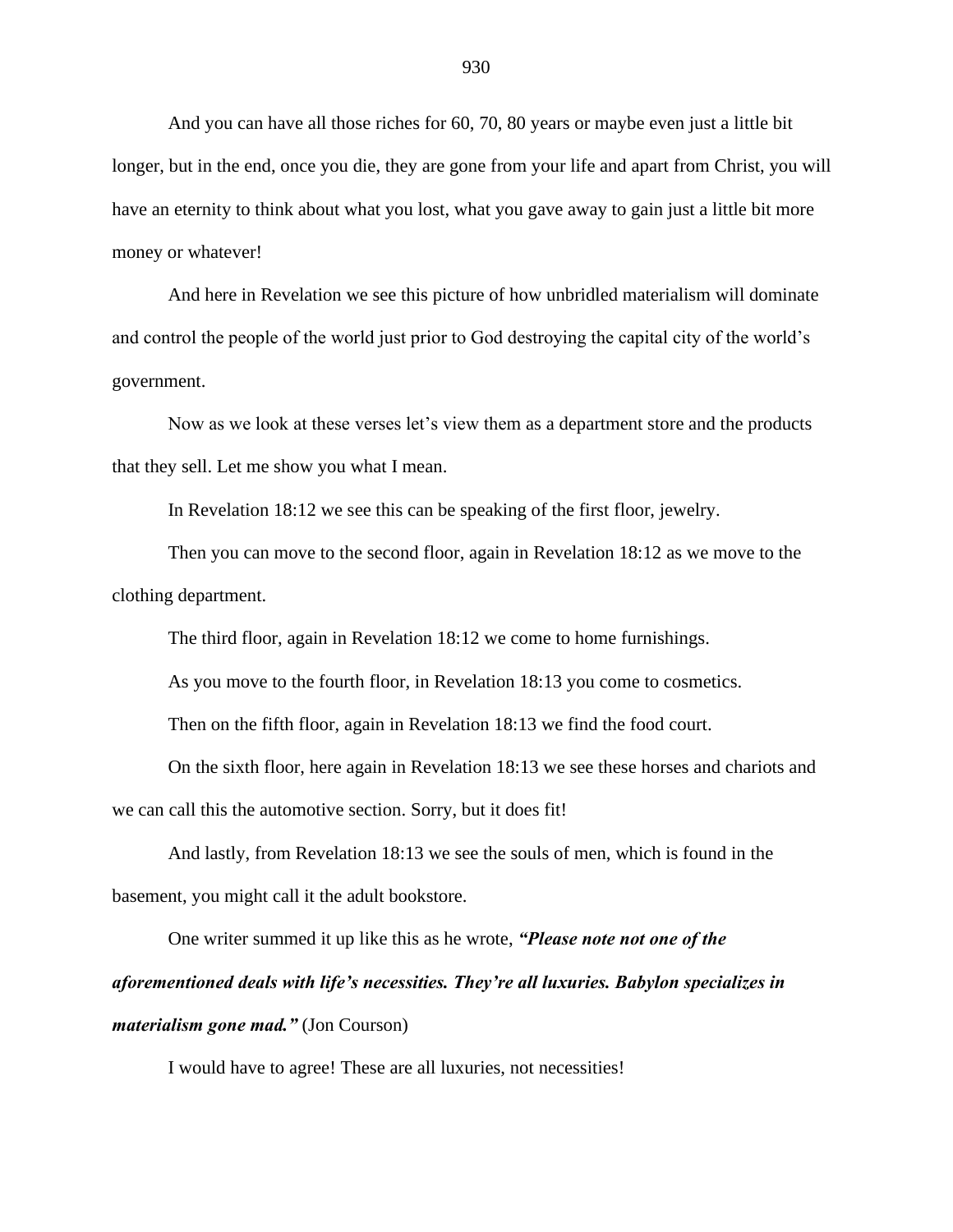Now let's deal with this for a minute because it is kind of creepy when you think about it. We are told that they are merchandising in the **"bodies and souls of men."**

What does that mean?

I think there are a few of ways to look at this and I think they can all apply.

First of all, it can speak of our enslavement into the material world.

It is as Peter tells us **"While they promise them liberty, they themselves are slaves of corruption [depravity]; for by whom a person is overcome, by him also he is brought into bondage [slavery]."** II Peter 2:19.

In other words, we can become enslaved as we obtain more and more things and sink farther and farther into debt! There is no freedom in that and there is no satisfaction in that, there is always bigger, better, newer, faster, prettier, younger, and-so-on.

And I think the idea here is that materialism has moved them away from God, they are sending people down the river you might say! I will talk more about this in a minute.

Also keep in mind, that when John wrote Revelation one third of Rome's population were slaves. In fact, it was not unusual to sell 10,000 human beings in one day in the slave market!

And it has been estimated that throughout the Roman Empire, there were over 60 million slaves! And these slaves were bought and sold, used and abused, they were thought of as nothing!

Maybe, during the Tribulation Period we will see slavery as a normal part of society. Maybe those who refuse the Mark of the Beast will be put into slavery. Maybe things are so bad that just to survive people will become slaves.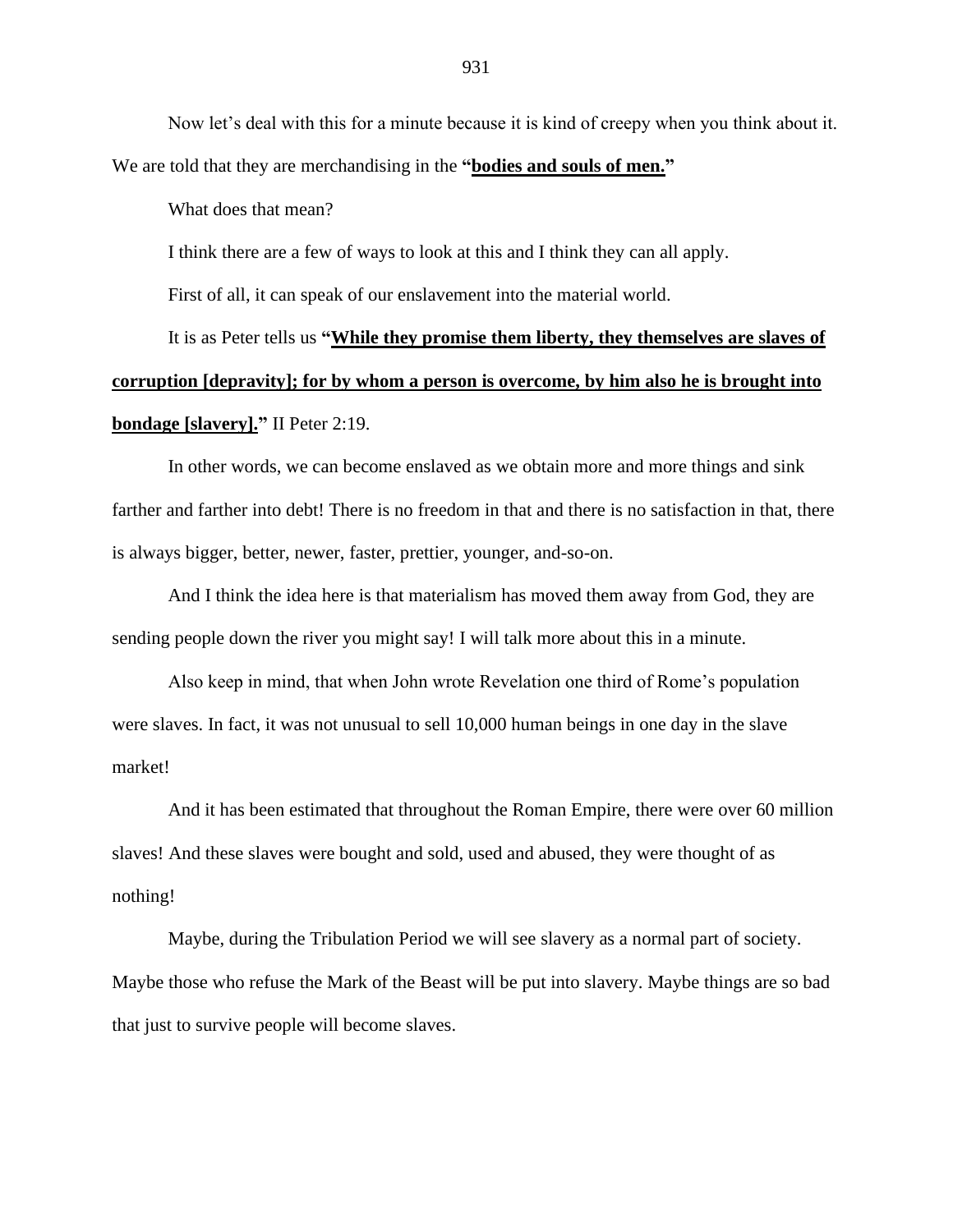Don't write that off. We have sex trafficking today and when the church is gone and the Tribulation Period begins, don't think it is going to get better!

Is it also possible that these souls of men that are being enslaved is speaking of the bondage of sin and being condemned to Hell!

You see, Jesus came to set us free from the bondage of sin, He has broken those chains that have us bound and all we must do to be set free is to receive the free gift of life that is found in Jesus. Ask Him to be your Lord and Savior. But if you refuse the gift of life, you will remain in bondage to sin. You have sold your soul to the Devil!

# Jesus tells us this in John 8:34-36, as He says, **"Jesus answered them, 'Most assuredly, I say to you, whoever commits sin is a slave of sin. And a slave does not abide in the house forever, but a son abides forever. Therefore if the Son makes you free, you shall be free indeed.'"**

The choice is yours, free in Christ, or in bondage to sin!

Of this commercial empire, John Phillips writes,

What a catalog of opulence [luxury]! What a vivid picture of a great, commercial city, trafficking in every luxury the heart could desire. This is the world's great Vanity Fair. It offers articles of adornment and display, beautiful things to grace the mansions of the world's millionaires. It deals in exotic spices and perfumes, in delicacies for the table, in provisions for banquets, in slaves, and in the souls of men. And Babylon imported all these things. . . . Babylon's demand for this world's goods was insatiable; ever it clamored for more and more!

- John Phillips, Exploring Revelation, p. 225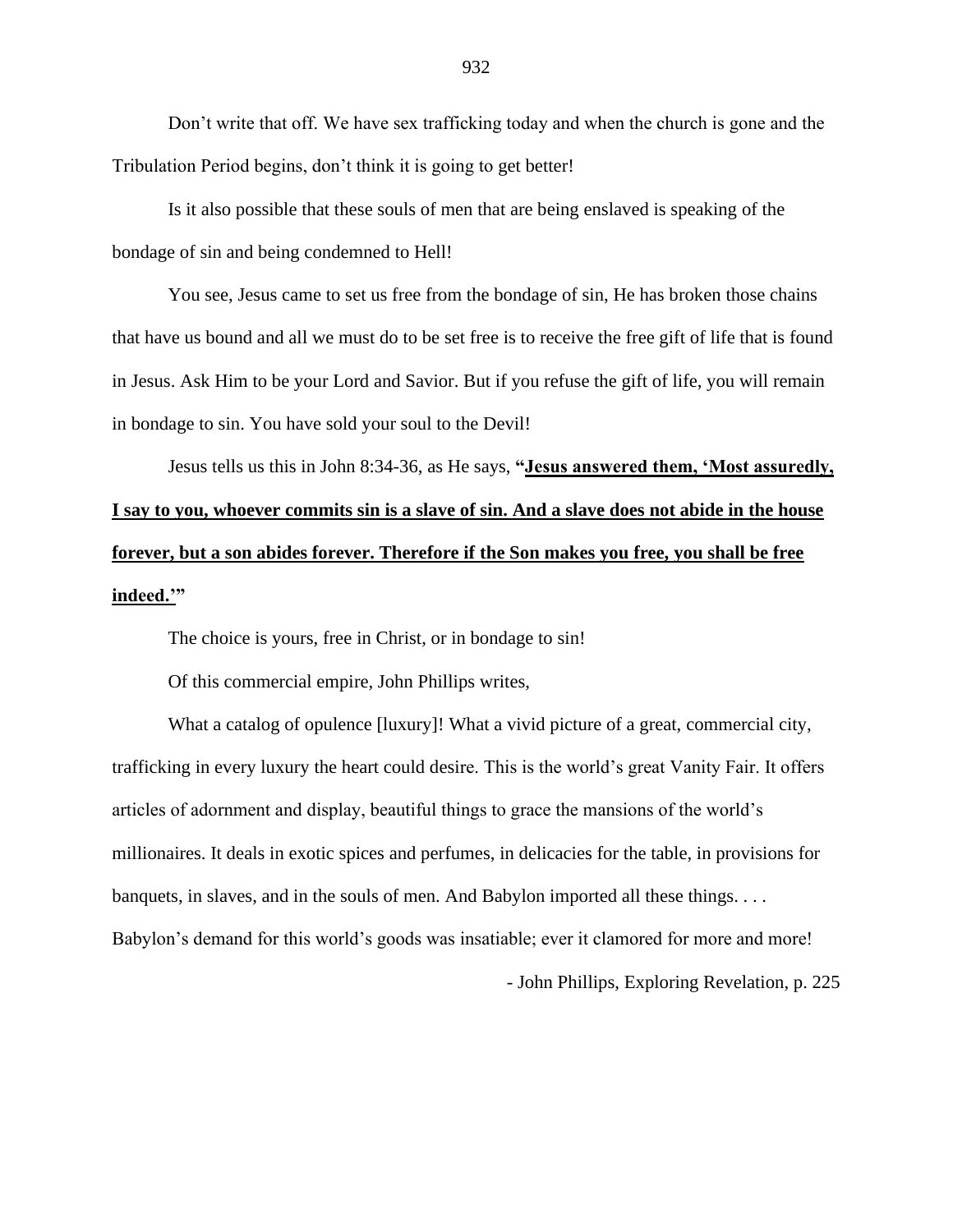So all those who were indulging in her luxuries, all those who were making a profit off of her, are weeping and wailing because in one hour this commercial center of the world has been destroyed!

That is what is going on here on the earth, this mourning. But, as we read on, notice what is going on in heaven.

### VERSES 20-21

We have seen this financial empire through the eyes of man, the beauty, the wealth, and the luxury. And as man today looks at the evil in the world, they see it as good. They love sin and they hate righteousness.

Now they probably would not admit that but if the things you are doing are contrary to what God has said in His Word, then you are loving what God hates and God hates sin!

And as much as man looks at this empire, these worldly things as great, God see's it far differently.

In fact, in Revelation 18:24 we can see how ugly this empire and the people are. This is a deadly empire that **". . . in her was found the blood of the prophets and saints, and of all who were slain on the earth."**

So as God destroys what the earth dwellers have placed their hope and life into, they mourn over her destruction.

But that is not what we see happening in heaven. You see, as this takes place, we see that heaven rejoices.

Why is heaven rejoicing over this?

Because this evil institution will be done away with.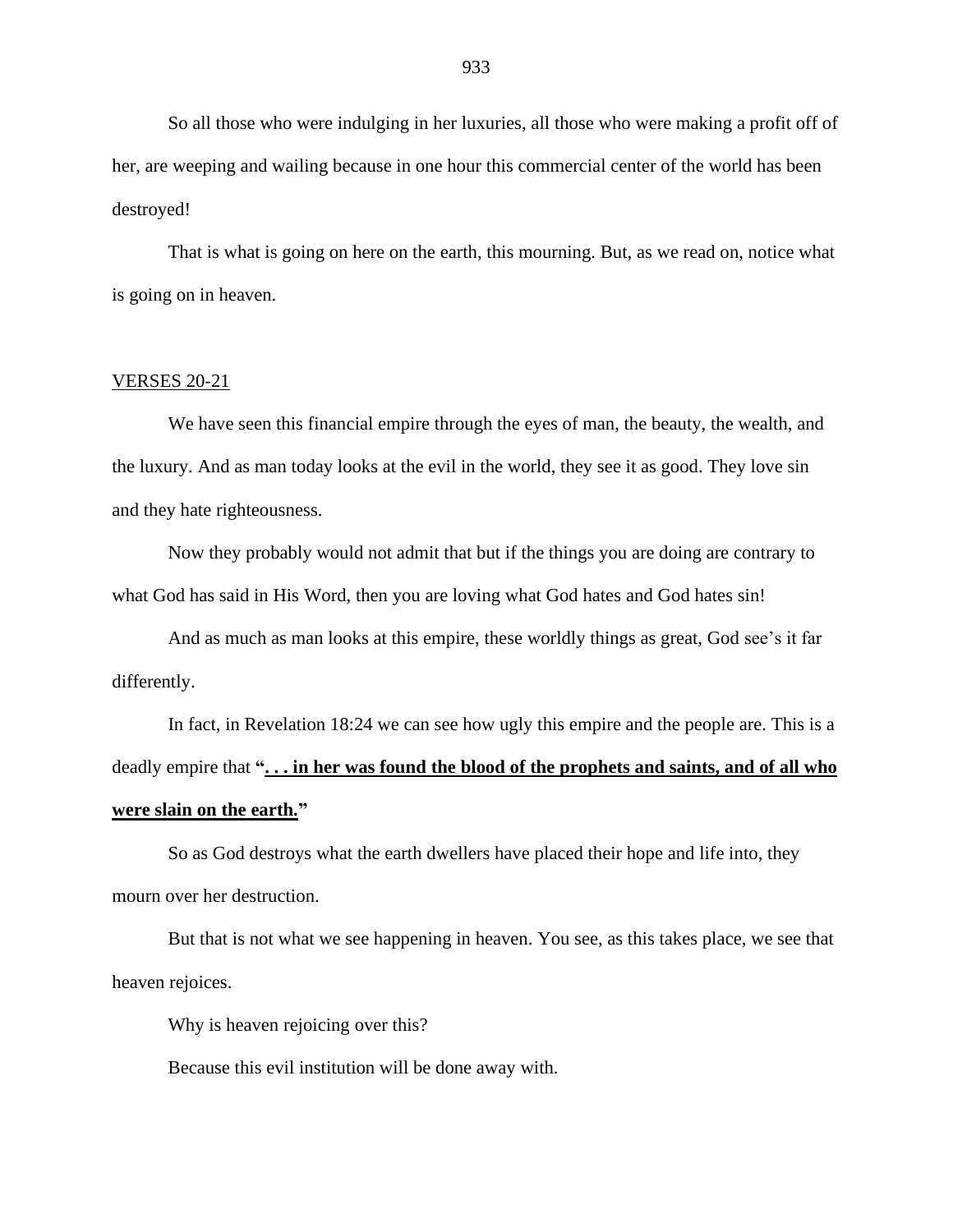Like I have said, what earthly man holds onto, loves, the lover of God sees as ugly,

detestable, and wants nothing to do with it. And her destruction will be complete; she will not get away with anything. She will rise up no more.

Like a milestone that was thrown into the sea and sank to the dark depths, never to rise up again, so too will commercial Babylon sink to the depths of destruction as she is judged by God.

Listen to this warning we see in Isaiah 5:20-21. We are told, "Woe to those who call evil **good, and good evil; Who put darkness for light, and light for darkness; Who put bitter for sweet, and sweet for bitter! Woe to those who are wise in their own eyes, And prudent in their own sight!"**

This woe here in Isaiah 5:20 deals with *RELATIVISM*.

What does that mean?

It is speaking of the lack of absolutes. In other words, what is right for you may not be right for me and that is okay! You can't really say what is right or what is wrong anymore. Light is dark and dark is light or as Isaiah put it, those that **"call evil good, and good evil."**

One writer put it like this,

However contrary to reason and experience, we find ways to rationalize sin. We redefine it. We change the labels. It is possible to lose one's sense of taste, the taste of the heart, not by age or injury but by choice, by rejecting the law of the Lord and despising the word of the Holy One (v.24). If we do not discover sweet to be sweet but insist that reality be redesigned so that our taste for bitter can not only be satisfied but *called* sweet, how can the grace of God thrive under those conditions? Do we enjoy the right things? Do we call good and evil by their true names? Or is that passé?

- Raymond Ortlund, Jr., Isaiah, p. 71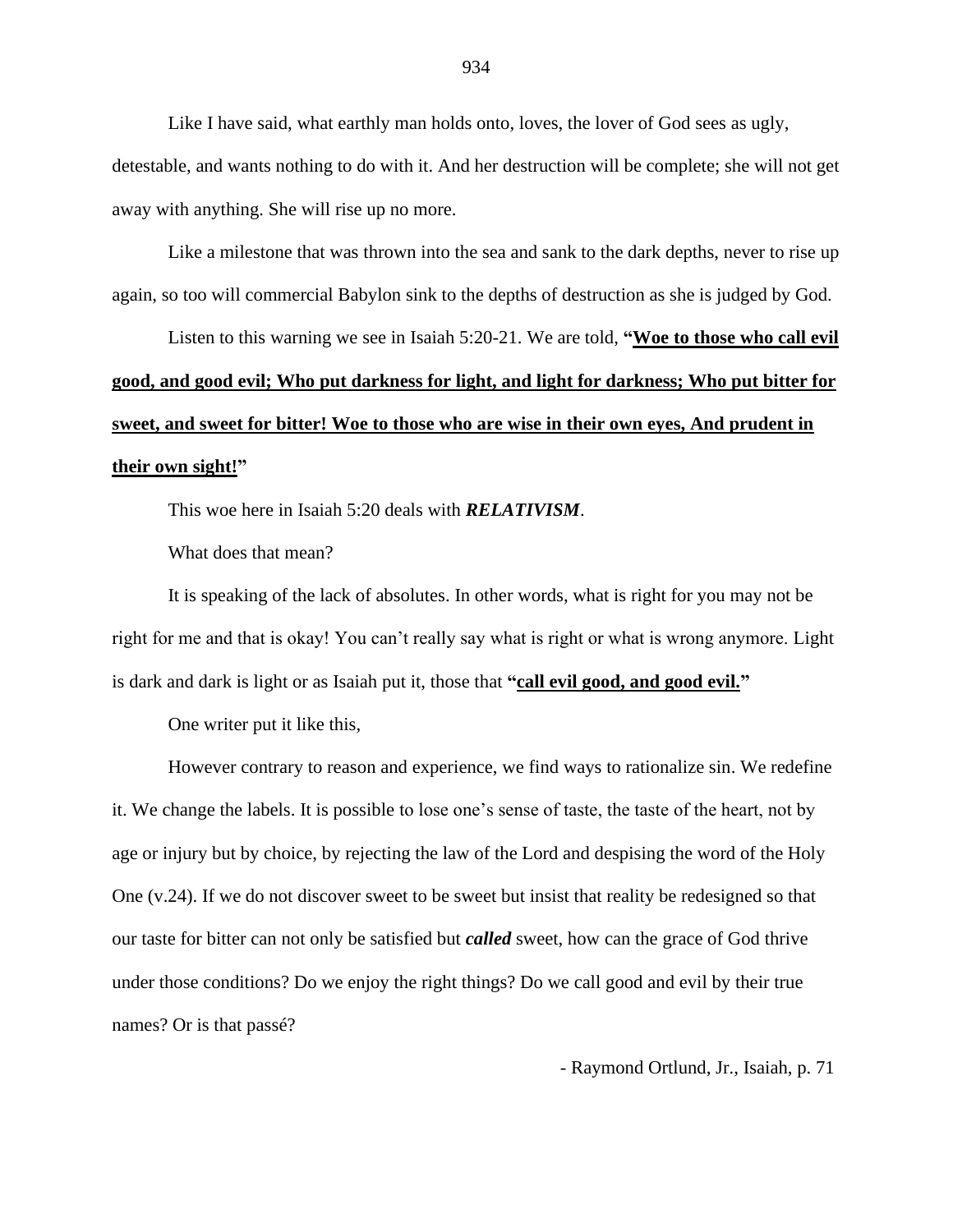That is exactly right, and we have seen our society flourish in this kind of thinking, and it is leading us down a very dark road away from God!

When we come to the conclusion that everything is relative then everything gets turned around and we start calling evil good and good evil, just like we are doing today! Just like Judah, we are using clever and deceptive words to blur moral issues and excuse our sin.

We have turned things around so far in this country that the evil person is not the one committing the sin but the one who is exposing the sin! And even in the church we have developed committees; we have meetings to determine if something is right or wrong. Why do we need to do that? Because we don't believe what God has said in His Word! If we did then we would know that God has already told us what is right and what is wrong, what is a sin and what is not a sin!

Make no mistake about it; the end does not justify the means. If it did, if we had that kind of mentality, then you could defend Hitler's actions as being good.

How can I say that?

Because he killed off the weaker people, he killed off those that he felt did not meet his standards. (I am not agreeing with that, but just stating what moral relativism does, it justifies the guilty!)

And yes, you may not agree with that but in the age of relativism, there is no right or wrongs, thus, you can't judge him for what he has done. In his eyes, he was right. And if you think that kind of logic is farfetched, listen to what one professor said regarding what the students in his class feel, what relativism has done, and as you will see, they have learned this lesson very well.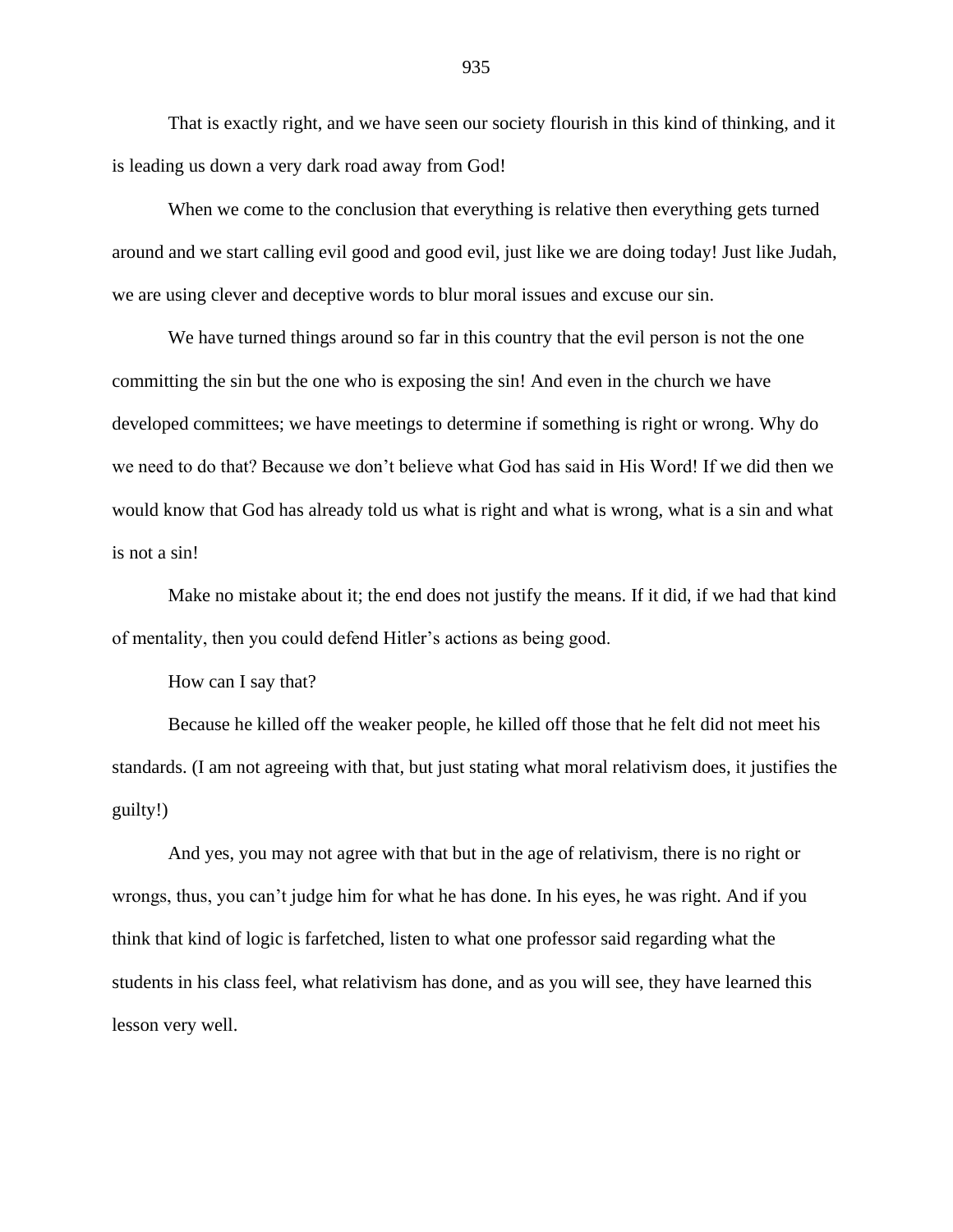He said regarding his students, *"They accept the reality of the Holocaust, but they believe themselves unable to morally condemn it, or indeed to make any moral judgments whatsoever. Such students typically comment that they themselves deplore the Holocaust and other great evils, but then they wind up by suspending moral judgment."*

What that means is that they refuse to take a stand; they don't want to be considered intolerant of other people's views, as atrocious as they may be. You see, there is always a moral inversion with relativism, and we see that today in our own country and it is dark, and it is bitter tasting!

In Isaiah 5:21 we see another woe and this woe deals with *INTELLECTUALISM*. It is speaking of self-confidence! When you hear of man's prideful boasting of how smart he is and how they mock God, they are showing themselves to be nothing more than fools. By being filled with pride they are rejecting the wisdom and the standards of God for their lives!

Dr. Martyn Lloyd-Jones wrote, *"Sin is very clever; it always brings forward its reasons, its arguments. Sin knows us so well; it knows that we like to think of ourselves as highly intelligent people. So it does not just tell us, 'Do this'; it gives us reasons for doing it, and they appear to be so wonderful. But the whole point is that in reality they are specious [baseless]; they are empty and foolish. The reasoning is always false reasoning. The arguments are always wrong."* (D. Martyn Lloyd-Jones, A Nation Under Wrath: Studies in Isaiah 5, p. 75). Then how do we know what is right?

We are told in Proverbs 30:5-6 says, **"Every word of God is pure; He is a shield to those who put their trust in Him. Do not add to His words, Lest He rebuke you, and you be found a liar."**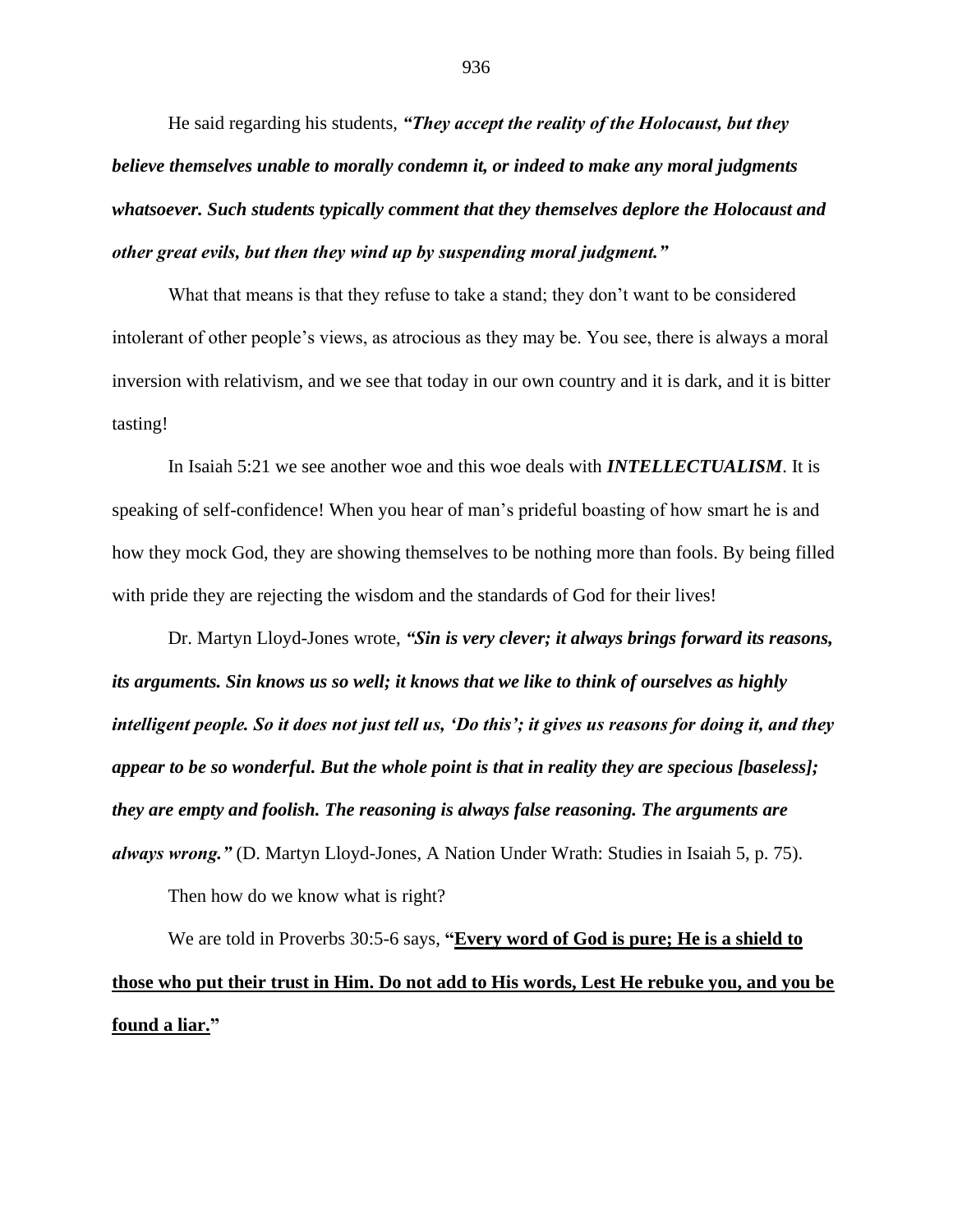There you go, trust in God's Word and don't add to it, don't take away from it because in the end you will be found wrong because God is always right! If you disagree with that you must think you are smarter than God and you are not, make no mistake about it!

In Jeremiah chapter 51 we see this played out for us as we read beginning in verse 60, **"So Jeremiah wrote in a book all the evil that would come upon Babylon, all these words that are written against Babylon. And Jeremiah said to Seraiah, 'When you arrive in Babylon and see it, and read all these words, then you shall say, "O LORD, You have spoken against this place to cut it off, so that none shall remain in it, neither man nor beast, but it shall be desolate forever." Now it shall be, when you have finished reading this book, that you shall tie a stone to it and throw it out into the Euphrates. Then you shall say, "Thus Babylon shall sink and not rise from the catastrophe that I will bring upon her. And they shall be weary."' Thus far are the words of Jeremiah."** Jeremiah 51:60-64.

That is what is in store for this Babylon, this financial empire, this commercial center, it will be sunk! And yes, this was Babylon in Jeremiah's day, but I also believe it looks ahead to the destruction of Babylon, this commercial center during the Tribulation Period.

Back in 2001 on 9/11 we saw the destruction of the Twin Towers there in New York City by terrorists. They leveled these huge buildings, brought them to the ground.

What is interesting to me is that these towers represented wealth, power, luxury, and commercial enterprises and yet in one hour they were brought to the ground!

What is also interesting to me is what was left standing after they came crashing to the ground!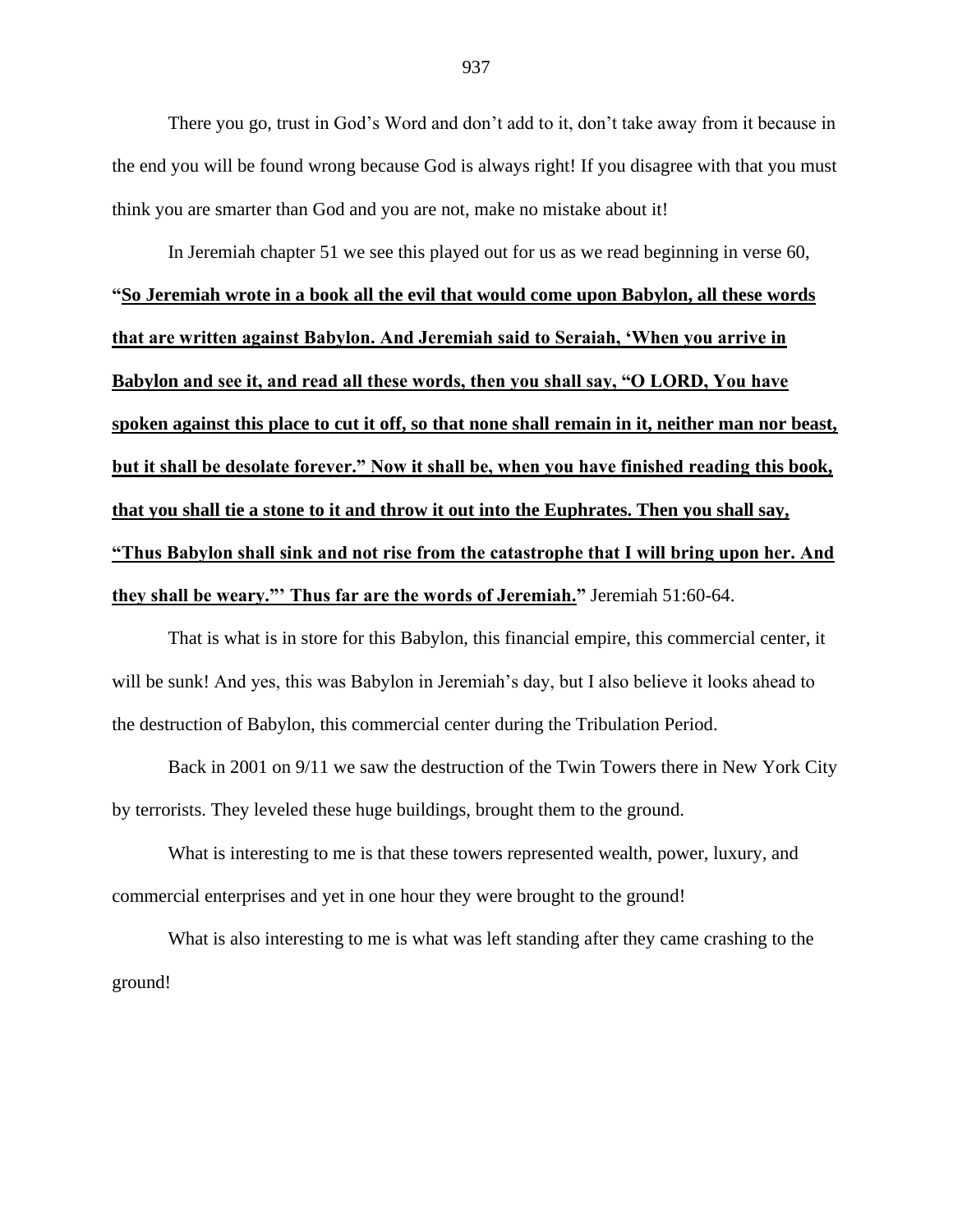There were two huge metal beams that help to support one of these buildings, and all that was left was this and as they came down, they formed a cross! Folks, that is the reality, it is only in Jesus that we will stand no matter what comes our way. What are you putting your faith in?

Now, with the destruction of this commercial Babylon it will be on a far greater level than what we saw on 9/11 and God will bring this empire to the ground!

And when He does, it will be complete!

# It is as Isaiah 14:22-23 tells us, **"'For I will rise up against them,' says the LORD of hosts, 'And cut off from Babylon the name and remnant, And offspring and posterity,' says the LORD. 'I will also make it a possession for the porcupine, And marshes of muddy water; I will sweep it with the broom of destruction,' says the LORD of hosts."**

In Jeremiah chapter 50 we are told of Babylon's complete destruction, **"Because of the wrath of the LORD She shall not be inhabited, But she shall be wholly desolate. Everyone who goes by Babylon shall be horrified And hiss at all her plagues. . . . 'Therefore the wild desert beasts shall dwell there with the jackals, And the ostriches shall dwell in it. It shall be inhabited no more forever, Nor shall it be dwelt in from generation to generation. As God overthrew Sodom and Gomorrah And their neighbors,' says the LORD, 'So no one shall reside there, Nor son of man dwell in it.'"** Jeremiah 50:13, 39-40.

And as John tells us, **". . . Thus with violence the great city Babylon shall be thrown down, and shall not be found anymore."** Revelation 18:21.

As we read on, we will see how complete this destruction is going to be and how evil they were towards the people of God!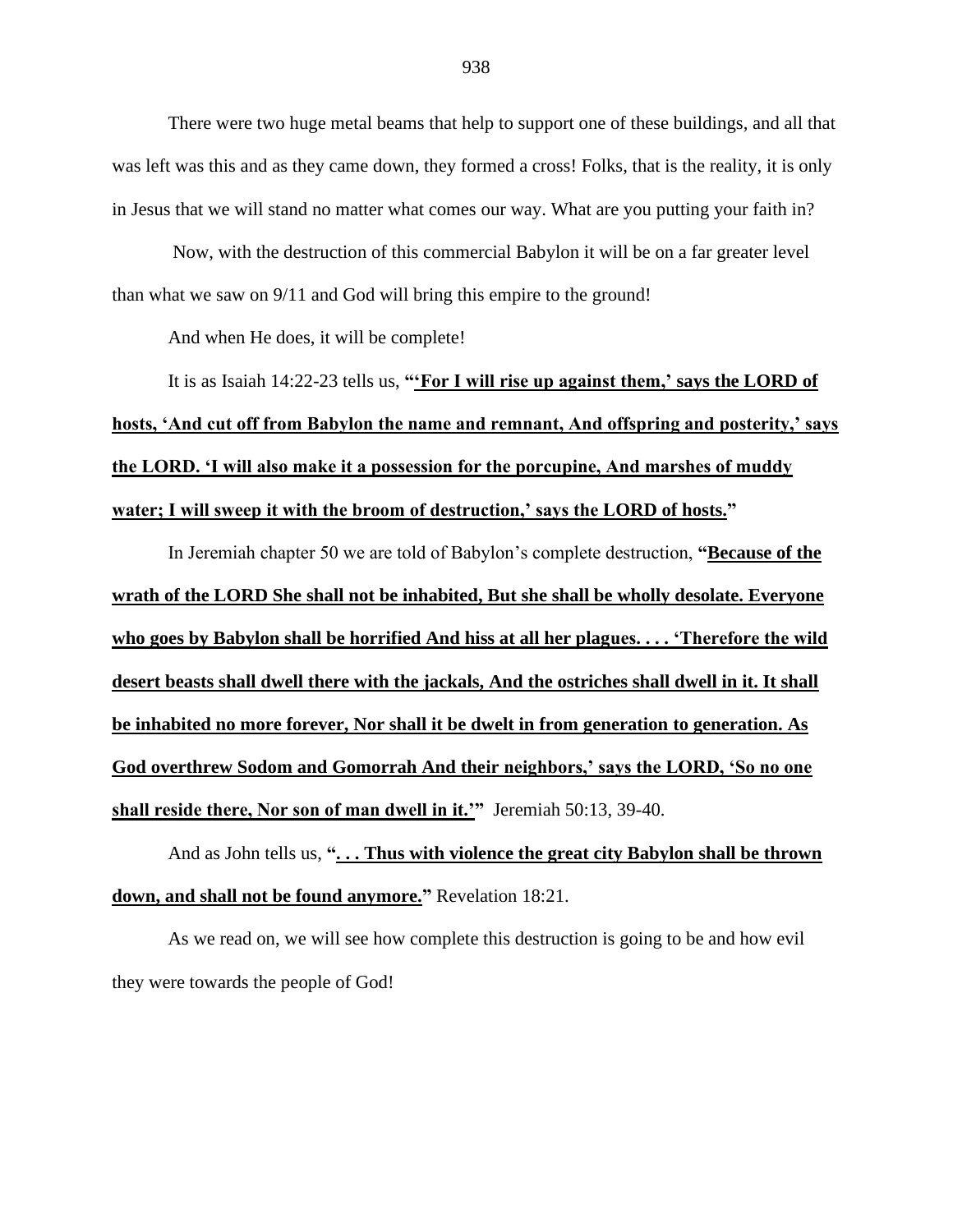#### VERSES 22-24

Is this speaking of literal Babylon or modern-day Iraq?

I believe that it is.

Listen to what we are told in Zechariah 5:5-11, **"Then the angel who talked with me came out and said to me, 'Lift your eyes now, and see what this is that goes forth.' So I asked, 'What is it?' And he said, 'It is a basket that is going forth.' He also said, 'This is their resemblance throughout the earth: Here is a lead disc lifted up, and this is a woman sitting inside the basket'; then he said, 'This is Wickedness!' And he thrust her down into the basket, and threw the lead cover over its mouth. Then I raised my eyes and looked, and there were two women, coming with the wind in their wings; for they had wings like the wings of a stork, and they lifted up the basket between earth and heaven. So I said to the angel who talked with me, 'Where are they carrying the basket?' And he said to me, '***To build a house for it in the land of Shinar [Babylon]; when it is ready, the basket will be set there on its base.***'"**

One writer put it like this as he looks at this prophecy. He wrote, *"When the time comes it will be marked by commerce (the basket-ephah), false religion (the woman), speedy accomplishment (the wings of the stork), and a demon spirit in their wings."*

It's possible that Rome starts out as the capital of the one world government during the first 3½ years of the Tribulation Period.

But during the last half of the Tribulation Period the capital or his headquarters is moved to Jerusalem, after the world church is destroyed by Antichrist.

But make no mistake about it, this Babylon, this commercial center will be completely destroyed.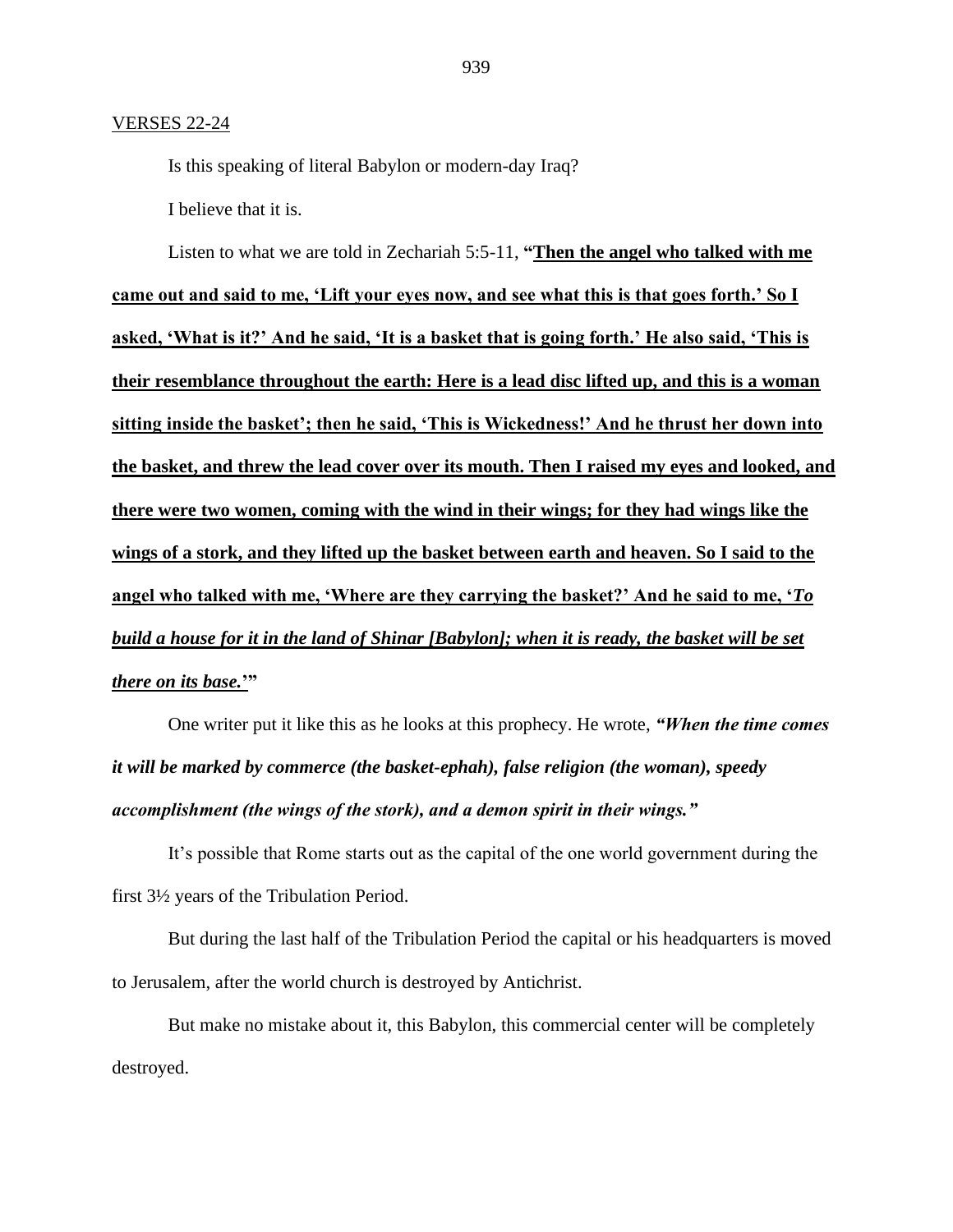A city that was alive with life is now dead. No music, no industry, no joy, but a financial ruin.

As we have seen with the stock market crash of the 1920's, joy was far from the hearts of the people. Society was in ruin. And during this time, it will be far worse. There will be no hope to resurrect this world financial institution, for this occurs at the end of the Tribulation Period.

And it is interesting to read that by **"sorcery"** or PHARMAKEIA, (far-mak-i-ah) in the Greek the nations were deceived. By drugs and witchcraft, occult practices the nations fall into this financial institutions enchantments until it was too late to turn back.

And look at us today with the promotion of legalizing mind altering drugs. Allowing witchcraft, New Age teachings, eastern mysticism into the church. We are opening the door for demonic activity to grow, and it is growing!

But we are different; we are led by the Spirit of God and not by the flesh. Thus, these things should not overtake us!

As you look at what people are pouring their lives into, what the treasure of their heart is, they will be left with nothing. It is like the parable that Jesus gave in Luke 12:16-21, where He said, **"Then He spoke a parable to them, saying: 'The ground of a certain rich man yielded plentifully. And he thought within himself, saying, "What shall I do, since I have no room to store my crops?" So he said, "I will do this: I will pull down my barns and build greater, and there I will store all my crops and my goods. And I will say to my soul, 'Soul, you have many goods laid up for many years; take your ease; eat, drink, and be merry.'" But God said to him, "Fool! This night your soul will be required of you; then whose will those things be which you have provided?" So is he who lays up treasure for himself, and is not rich toward God.'"**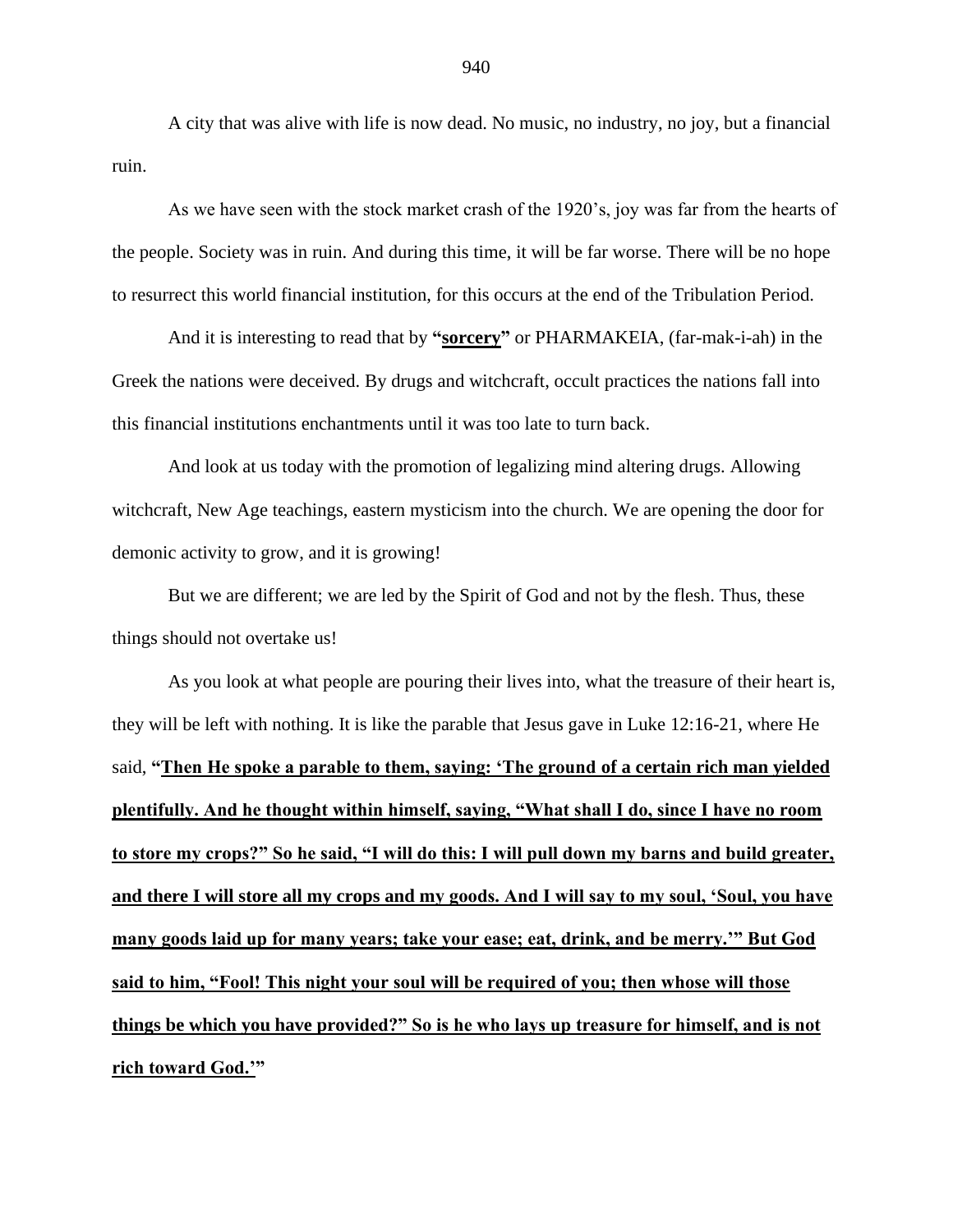In other words, be rich towards God and you will not lose out on anything!

We have now seen the fall of the false religious system and the commercial system.

All that is left is the political system, which will come crashing down in chapter 19.

Let me say this. You may look at the wealth of many today and be discouraged. You may look at the wicked and see them prosper and wonder why all these difficult times are coming upon your life.

During the time of the depression, a Christian man hit some very hard times. He lost his job, his home and finally his wife.

And he was depressed to say the least, and yet he did trust in the Lord. And as he was walking one day, he came upon this building project, and he saw this mason working on a small piece of stone, cutting this small triangular shape. And wondering what it was for, what he was doing, the man asked the mason.

And he said to the man, *"I must cut it and shape it down here so that it will fit up there,*" as he pointed to a triangular opening in the upper portion of the building.

At that point the man began to cry, for he realized that what God was doing down here, was to prepare him for up there, for heaven.

God is molding and shaping us, don't fight against it, allow Him to make you into a vessel of honor for Him!

As Jesus said, **"For where your treasure is, there your heart will be also."** Matthew 6:21.

Where is your heart this evening, focused on the material things of this world or on the Kingdom of God and His righteousness?